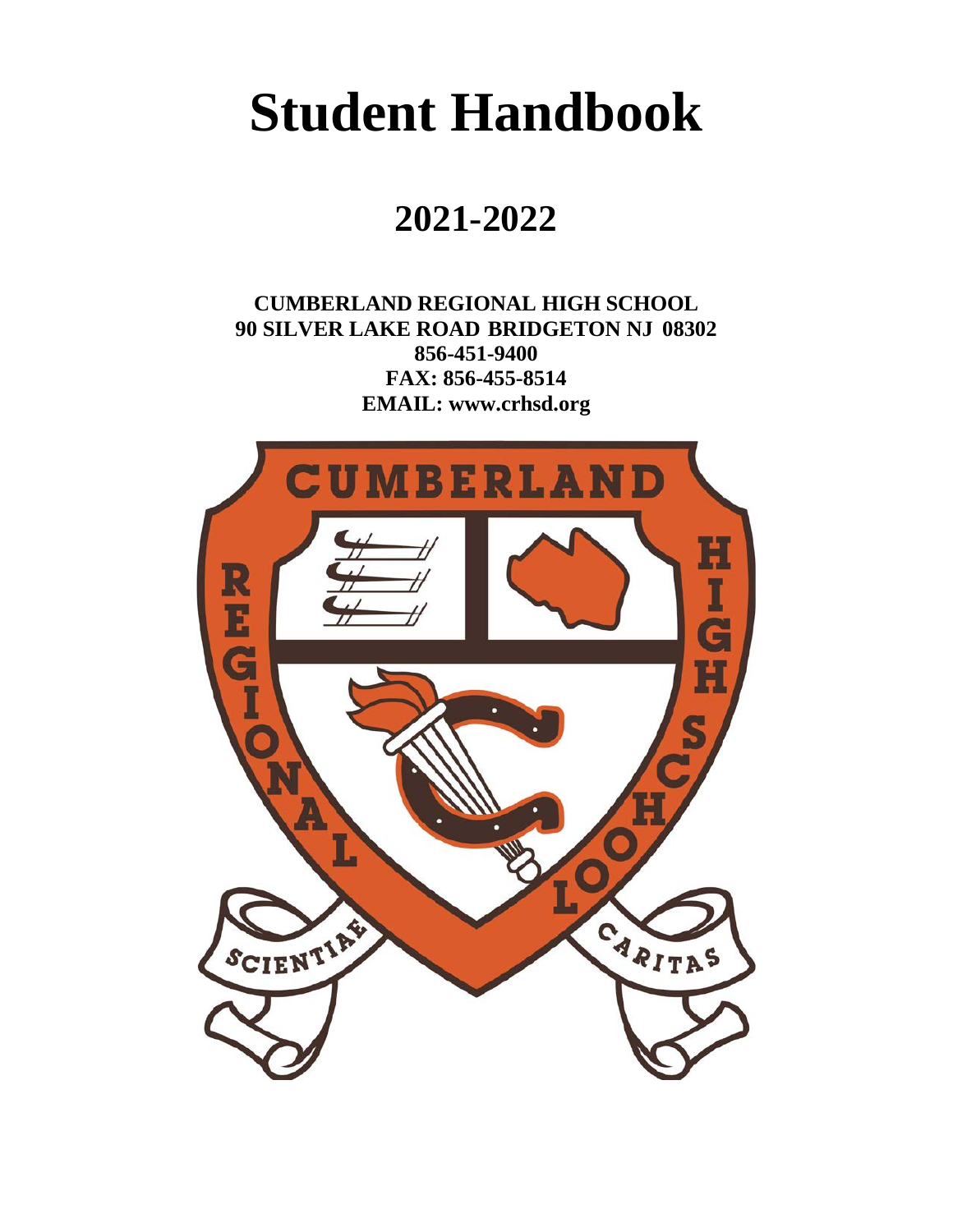# Contents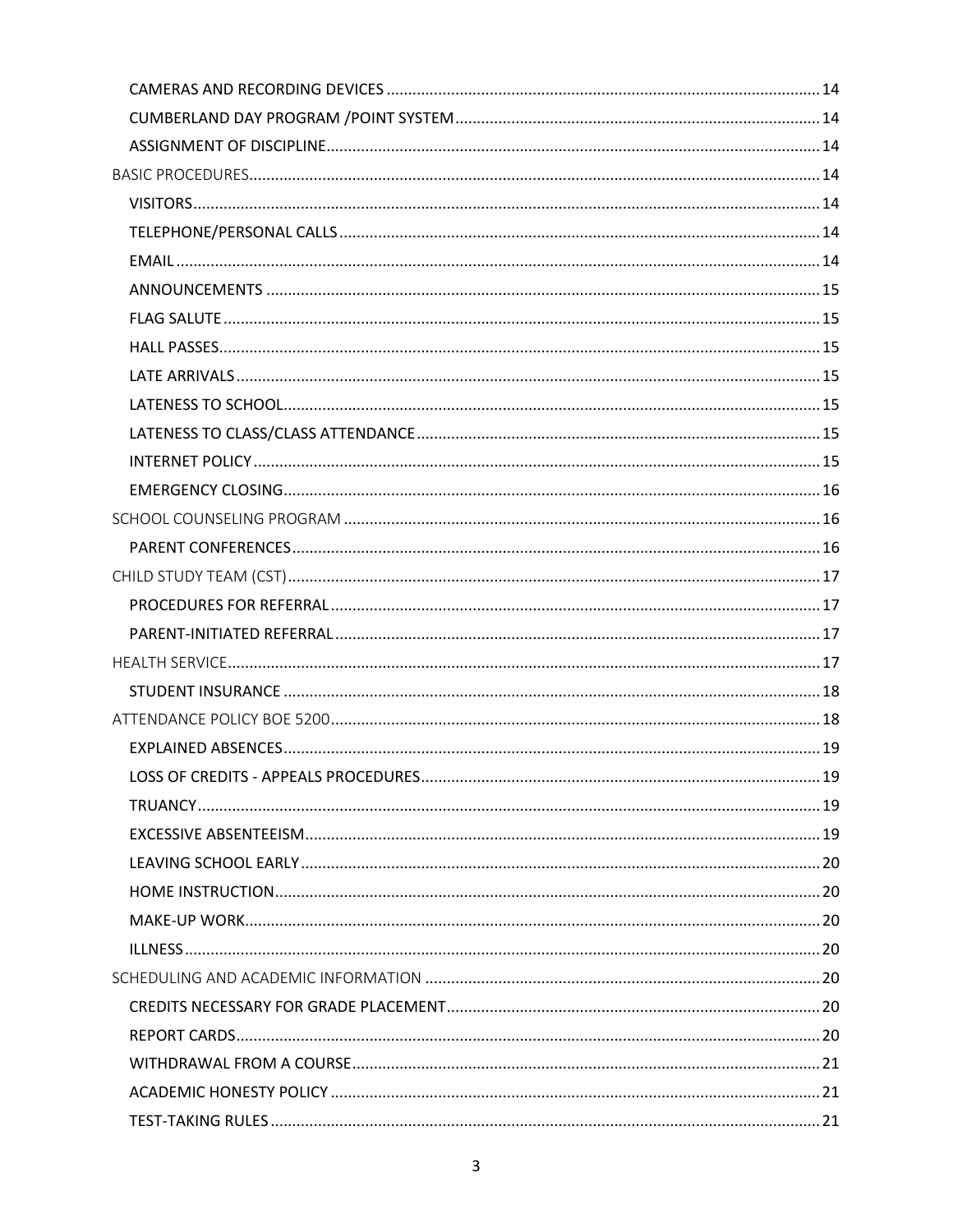| DRUGS, ALCOHOL, AND TOBACCO (ATOD) (USE/POSSESSION OF, SALE/DISTRIBUTION)  26 |  |
|-------------------------------------------------------------------------------|--|
|                                                                               |  |
|                                                                               |  |
|                                                                               |  |
|                                                                               |  |
|                                                                               |  |
|                                                                               |  |
|                                                                               |  |
|                                                                               |  |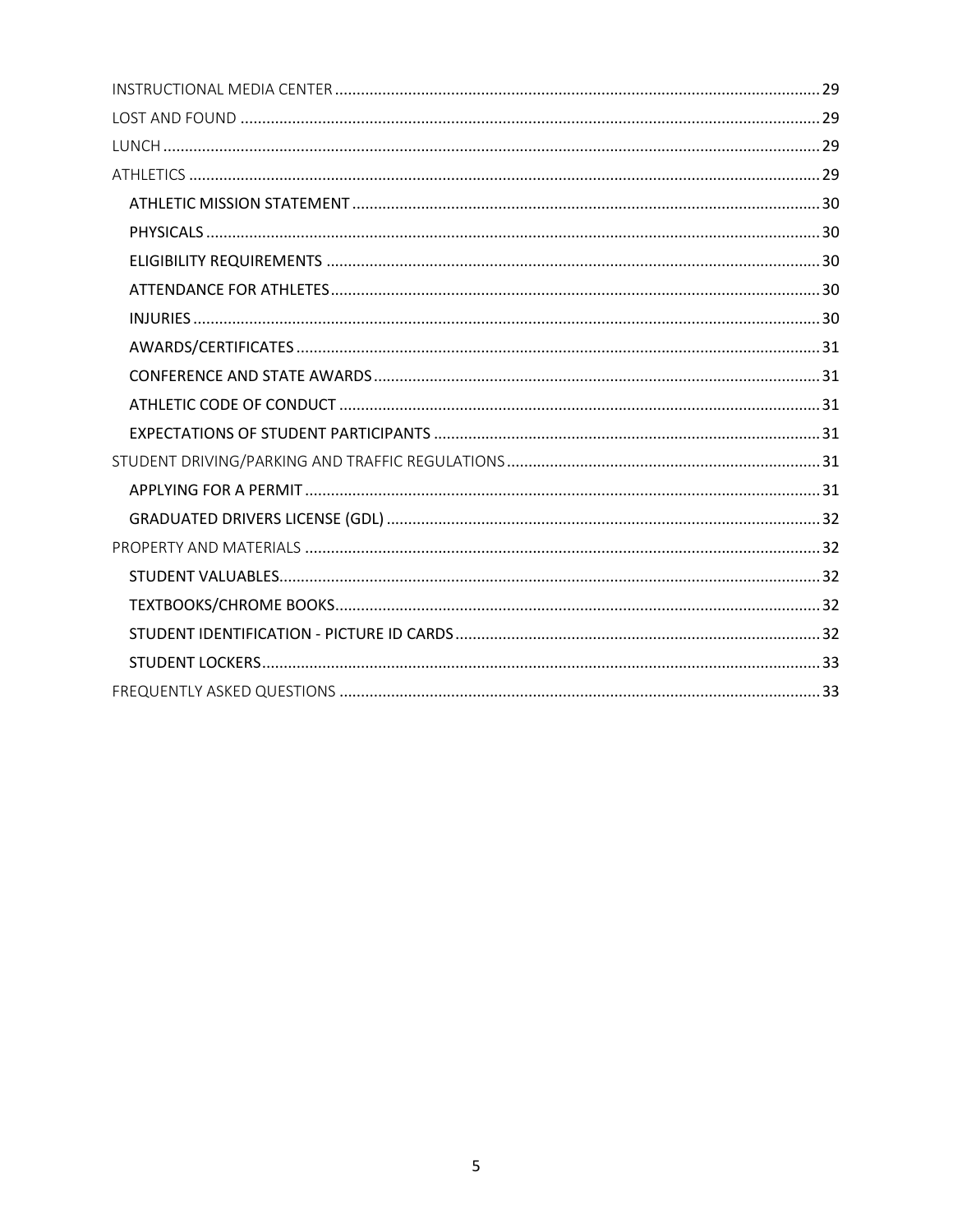## BOARD OF EDUCATION

Thomas M. Davis, Stow Creek, *President* Theresa Christian-Hunsberger, Hopewell, *Vice President*

<span id="page-5-1"></span><span id="page-5-0"></span>Ronald L. Campbell, Sr., Shiloh Janice Carter, Fairfield Kimberly C. Hall, Fairfield Ken Jackson, Upper Deerfield

Lisa Trexler, Deerfield Barbara Wilchensky, Upper Deerfield Valerie Wojcik, Greenwich

### CITIZENS ADVISORY COMMITTEE

**NAME REPRESENTING EMAIL ADDRESS**

Dawn Bowen Hopewell abbyjohnsmom@comcast.net Janine Falk Upper Deerfield janineandrich@msn.com Rich Falk Upper Deerfield richandjanine@msn.com

Michelle Kennedy Fairfield mdb813@aol.com Kate Thompson Stow Creek kthompson558@gmail.com Scott Volk Upper Deerfield [scvolk@verizon.net](mailto:scvolk@verizon.net) Carrie Werley Greenwich carriewerley@gmail.com

### MISSION STATEMENT

<span id="page-5-3"></span><span id="page-5-2"></span>Cumberland Regional High School District, as a center for educational resources, and in accordance with the New Jersey Core Content Standards, prepares students for lifelong learning through appropriate instruction that engages students in their learning, and is cognizant of student interest and learning styles.

# HISTORY OF CUMBERLAND REGIONAL HIGH SCHOOL

The Cumberland Regional High School District is carved out of the northwest section of Cumberland County, New Jersey. Seven municipalities, whose boundaries are the same as the school districts in them, are served by the school. Districts include: (1) Deerfield Township, (2) Fairfield Township, (3) Greenwich Township, (4) Hopewell Township, (5) Shiloh Borough, (6) Stow Creek Township, and (7) Upper Deerfield Township. The district encompasses 162 square miles.

On December 10, 1974, the County Superintendent appointed the initial school board, which by law consisted of nine members. Each constituent district was mandated to have one representative, with the additional two members being appointed from the districts having the highest proportion of the population.

<span id="page-5-4"></span>On May 12, 1976, groundbreaking ceremonies for the new Cumberland Regional High School were held at the Upper Deerfield site. Construction was started immediately utilizing a "fast track" strategy. The building was opened on September 7, 1977, with a total enrollment of 1,759 students, Grades 9 through 12. The first commencement was held on June 21, 1978 for 322 members of the Class of 1978. More than 13,027 students have graduated since opening in 1977.

### CUMBERLAND REGIONAL TRADITIONS

**ALMA MATER:**

O Cumberland Regional You are the best! You're learning and reaching and passing the "test" ... Of decency, loyalty, building a dream

Your glory we'll sing... For years without end... To our Alma Mater We cheer as a team Your glory we'll sing.... with years without end…. Our dearest friend,

**COLORS:** Orange & Brown **MASCOT:** Colt **YEARBOOK:** Invictus **SLOGAN:** Strength of a Stallion, Heart of a Colt.

Encouraging, challenging as years go by To our Alma Mater We sing praises to the sky!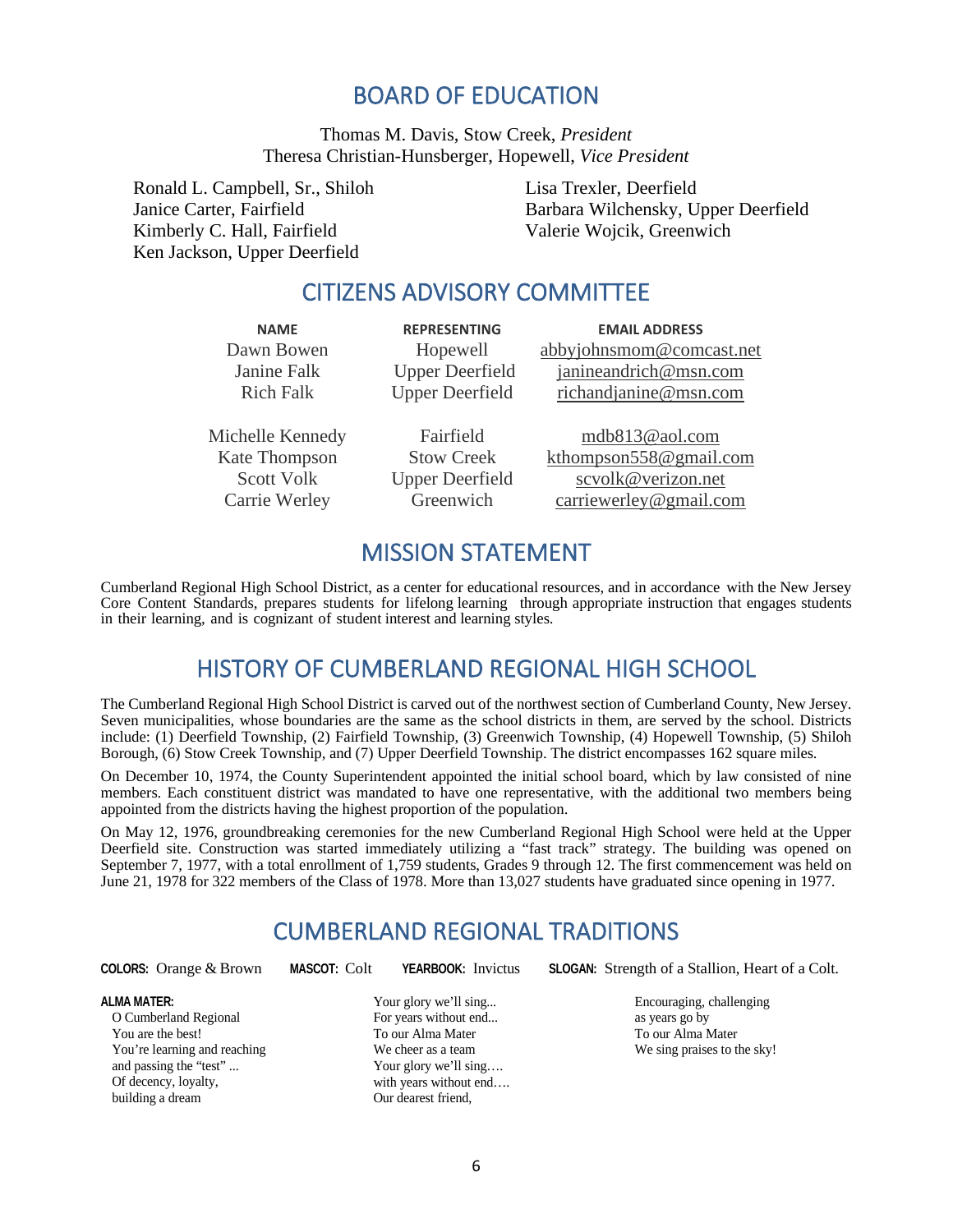# CUMBERLAND REGIONAL HIGH SCHOOL DIRECTORY

### <span id="page-6-1"></span><span id="page-6-0"></span>ADMINISTRATION

# STUDENT SERVICES

### <span id="page-6-3"></span><span id="page-6-2"></span>COUNSELING OFFICE

<span id="page-6-6"></span><span id="page-6-5"></span><span id="page-6-4"></span>

| <b>HIB</b>              |  |
|-------------------------|--|
|                         |  |
|                         |  |
| <b>NURSES</b>           |  |
|                         |  |
|                         |  |
| <b>CHILD STUDY TEAM</b> |  |
|                         |  |
|                         |  |
|                         |  |
|                         |  |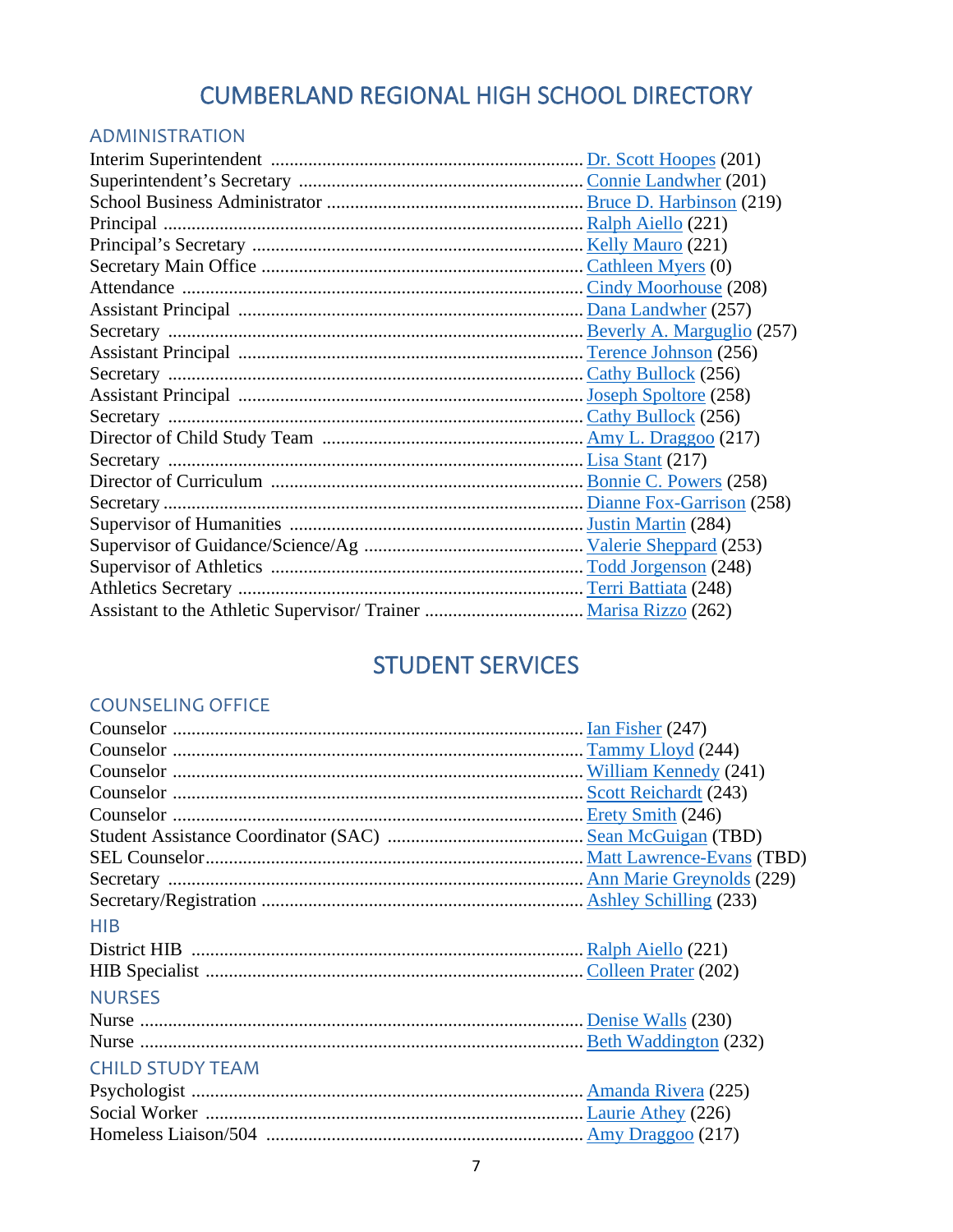#### <span id="page-7-0"></span>MEDIA CENTER

<span id="page-7-3"></span><span id="page-7-2"></span><span id="page-7-1"></span>

| <b>SECURITY/SAFETY</b>    |  |
|---------------------------|--|
|                           |  |
|                           |  |
|                           |  |
| <b>AFFIRMATIVE ACTION</b> |  |
|                           |  |
| <b>TECHNOLOGY SYSTEMS</b> |  |
|                           |  |
|                           |  |
|                           |  |
|                           |  |
|                           |  |

# <span id="page-7-4"></span>COLT CONNECTION SCHOOL-BASED YOUTH SERVICE PROGRAM (SBYSP)

The School Based Youth Services Program (SBYSP) initiative was started throughout the State of New Jersey in 1987 to help young people navigate their adolescent years, finish their education, obtain skills leading to employment or continuing education, and graduate healthy and drug free.

Adolescents have numerous concerns and problems. Since a substantial number of teenagers have multiple problems that call for several different services, SBYSP provides an array of employment, health, and social services. Services are available to all youth and recreation is provided. In addition to the following core services, each site develops services which respond to local needs, such as on-site childcare, so that teen parents can stay in school.

The major services are:

- 1. Mental health and family services
- 2. Healthy youth development
- 3. Access to primary and preventative health services
- 4. Substance abuse counseling
- 5. Employment services
- 6. Pregnancy prevention programs
- 7. Learning support services
- 8. Family involvement
- 9. Referrals to community-based services
- 10. Recreation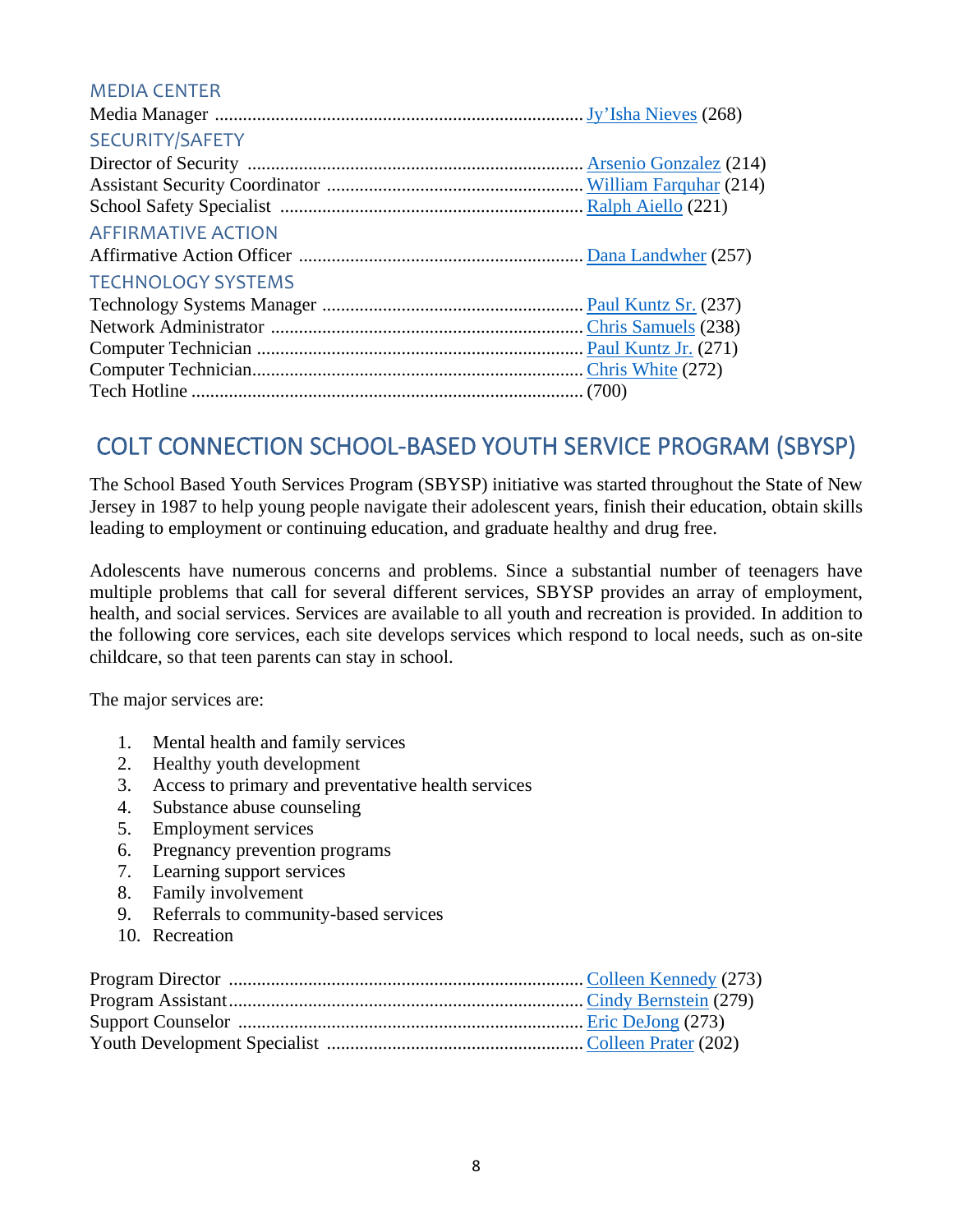# **TEACHERS**

<span id="page-8-0"></span>AGRICULTURE [Smith, Nicole](mailto:SmithN@crhsd.org) (387) [Thorne, Patricia](mailto:thorne@crhsd.org) (334)

#### ART

[Barber, Ashley](mailto:barber@crhsd.org) (312) [Benfer, Amy](mailto:benferam@crhsd.org) (361) [Graiff, Jeffrey](mailto:graiff@crhsd.org) (399) [Wiley, Jennifer](mailto:wiley@crhsd.org) (330)

#### BUSINESS EDUCATION

[Fuller, Christine](mailto:fuller@crhsd.org) (375) [Grace Wilson](mailto:wilsong@crhsd.org) (351)

#### LANGUAGE ARTS

[Campbell, Elisabeth](mailto:campbelle@crhsd.org) (386) [Carson, Edward](mailto:carson@crhsd.org) (305) [Chiari-Pearce, Marcia](mailto:chiari-pearce@crhsd.org) (390) [DeWinne, Morgan](mailto:dewinne@crhsd.org) (389) [Dorisio, Lauri](mailto:dorisio@crhsd.org) (388) [Manogue, Megan](mailto:manoguem@crhsd.org) (309) [Mariano, Alicja](mailto:mariano@crhsd.org) (301) [Muhlbaier, Catherine](mailto:muhlbaier@crhsd.org) (372) [Palys, Jessica](mailto:palys@crhsd.org) (310) [Reaves, Nicole](mailto:reaves@crhsd.org) (236) [Swineford, Eryn](mailto:swineford@chrsd.org) (303) [Wilson, Chrysta](mailto:wilson@crhsd.org) (311)

#### MATH

[Bagley, Katelyn](mailto:BagleyK@crhsd.org) (374) [Brogen, Dena](mailto:brogen@crhsd.org) (368) [Chung, Andrew](mailto:chung@crhsd.org) (395) [Hendrickson, Dan](mailto:hendrickson@crhsd.org) (393) [Krementz, Brandon](mailto:krementz@crhsd.org) (335) [Levandowski, Ashley](mailto:Levandowski@crhsd.org) (325) [Lupchinsky, Julie](mailto:lupchinsky@crhsd.org) (328)

[Magsam, Aimee](mailto:magsam@crhsd.org) (371) [Petrutz, Angela](mailto:Petrutz@crhsd.org) (343) [Severino, Brett](mailto:severino@crhsd.org) (342) [Sawyer, Jared](mailto:sawyerja@crhsd.org) (379) Serfass Jesica (304)

#### MUSIC

[Hamilton, Philip](mailto:hamiltonp@crhsd.org) (314) [Harrison, Betsy](mailto:harrison@crhsd.org) (365)

#### PHYSICAL EDUCATION

[Evans, Ashley](mailto:evansa@crhsd.org) (357) [Csaszar, Lauren](mailto:Csaszar@crhsd.org) (339) [Earnest, John](mailto:earnest@crhsd.org) (394) [Fougeray, Daniel](mailto:fougeray@crhsd.org) (378) [Heaton, Jacob](mailto:Heaton@crhsd.org) (392) [Hoxworth, Michelle](mailto:hoxworth@crhsd.org) (321) [Moore, Lindsay](mailto:moore@crhsd.org) (350) [Steigerwalt, Otto](mailto:steigerwalt@crhsd.org) (341) [Vanlier, Lauren](mailto:vanlier@crhsd.org) (380)

#### **SCIENCE**

[Fox, Erica](mailto:fox@crhsd.org) (317) [Hogbin, John](mailto:hogbin@crhsd.org) (331) [Kelly, Timothy](mailto:kelly@crhsd.org) (327) [LaRosa, Samantha](mailto:larosa@crhsd.org) (306) [Ninfa, Allison](mailto:ninfa@crhsd.org) (319) [Pilla, Jeffrey](mailto:pilla@crhsd.org) (315) [Ritter, Paul](mailto:ritter@crhsd.org) (316) [Saul, Lisa](mailto:saul@crhsd.org) (366) Simons - [Palmieri, Tiffany](mailto:simons@crhsd.org) (338) [VandeZilver, John](mailto:vandezilver@crhsd.org) (346) [Weist, Kathleen](mailto:weist@crhsd.org) (370)

### SOCIAL STUDIES [Bostwick, David](mailto:bostwick@crhsd.org) (307) [Ceresini, Jason](mailto:ceresini@crhsd.org) (367) [Garavento, Steve](mailto:garavento@crhsd.org) (313) [Hand, Cody](mailto:hand@crhsd.org) (363) [Hocker, William](mailto:hocker@crhsd.org) (360) [Husted, Rich](mailto:husted@crhsd.org) (318) [Thomas, Eugene](mailto:thomas@crhsd.org) (323) [Tompkins, Lauren](mailto:tompkins@crhsd.org) (320) [Williams, Robert](mailto:williams@crhsd.org) (322)

#### SPECIAL EDUCATION

[Asher, Aryn](mailto:asher@crhsd.org) (340) Bostwick, Nicole (TBD) [Builes, Jennifer](mailto:Builes@crhsd.org.) (308) [Checchio, David](mailto:checchio@crhsd.org) (398) [Grigioni, Zachary](mailto:grigioni@crhsd.org) (344) [MacEwen, Jaime](mailto:macewen@crhsd.org) (228) [Monahan, Jessica](mailto:monahan@crhsd.org) (391) [Mitchell, Greg](mailto:mitchellg@crhsd.org) (337) [Pillis, Mark](mailto:pillis@crhsd.org) (326) [Romeo, Pete](mailto:romeo@crhsd.org) (373) [Todd, Jennifer](mailto:todd@crhsd.org) (324)

### TECHNOLOGY EDUCATION [Sayre, Ed](mailto:sayre@crhsd.org) (272)

### WORLD LANGUAGE [Cisse, Issa](mailto:cisse@crhsd.org) (359) [Masters, Kristin](mailto:masters@crhsd.org) (353) [McLaughlin, Nadya](mailto:McLaughlin@crhsd.org) (354) [Ramos, Esmirna](mailto:ramos@crhsd.org) (355) [Rojas, Alicia](mailto:rojas@crhsd.org) (329)

[Rosado, Felicita](mailto:Rosado@crhsd.org) (302)

9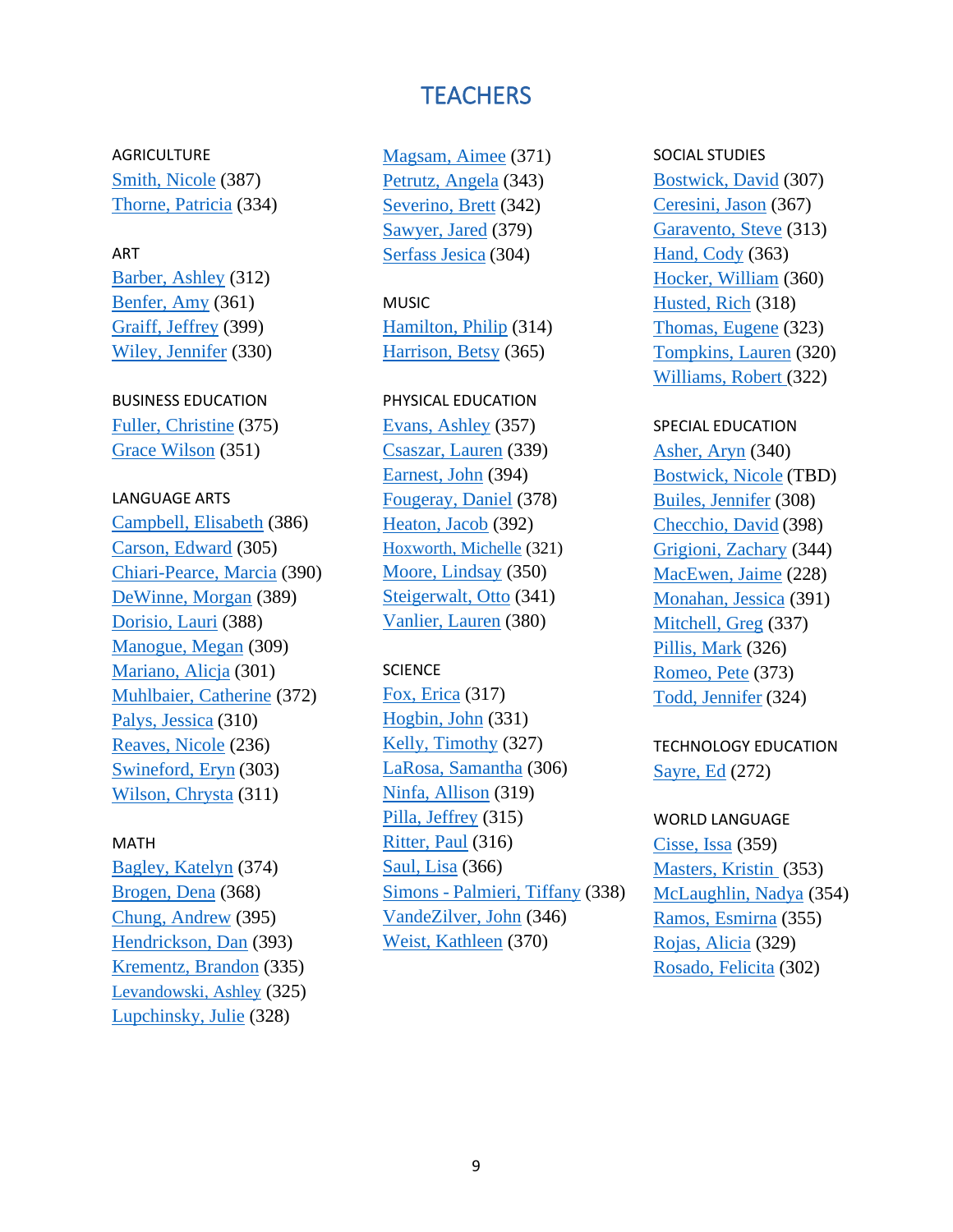# SCHOOL CALENDAR

# <span id="page-9-0"></span>**Cumberland Regional School District Calendar**

#### SY 2021-2022

May 30: School Closed/Memorial Day

June 17: Early Dismissal/Exams/Graduation

June 20: Staff Only/Last Day for Teachers

June 16: Early Dismissal/Exams

|                               | <b>July 2021</b>                          | <b>August 2021</b>                                                                            | September 2021                                                         |                                                        |
|-------------------------------|-------------------------------------------|-----------------------------------------------------------------------------------------------|------------------------------------------------------------------------|--------------------------------------------------------|
| s<br>м                        | S<br>F                                    | s<br>S<br>м<br>Th                                                                             | S<br>s<br>F                                                            | Jul 5: School Closed/Independence Day Observed         |
|                               | 2<br>3                                    | 2<br>7<br>1<br>3<br>5<br>6<br>4                                                               | 2<br>4<br>⋙                                                            | Sep 1-2: Staff Only/Teacher In-Service                 |
| ⋙<br>6<br>4<br>13<br>12<br>11 | 8<br>9<br>10<br>7<br>15<br>17<br>14<br>16 | 9<br>8<br>10<br>11<br>12<br>13<br>14<br>20<br>21<br>15<br>16<br>17<br>18<br>19                | 10<br>9<br>5<br>8<br>11<br>6<br>17<br>18<br>16<br>13<br>14<br>15<br>12 | Sep 3-6: School Closed/Labor Day                       |
| 20<br>19<br>18                | 21<br>22<br>23<br>24                      | 22<br>28<br>23<br>24<br>25<br>26<br>27                                                        | 25<br>19<br>20<br>22<br>23<br>24<br>21                                 | Sep 7-8: First Days for Students/Early Dis./Staff Dev. |
| 27<br>25<br>26                | 28<br>29<br>30<br>31                      | 31<br>29<br>30                                                                                | 27<br>28<br>29<br>30<br>26                                             | Sep 16: Meet the Teachers Night                        |
|                               |                                           |                                                                                               |                                                                        | Oct 11: School Closed/Columbus Day                     |
|                               |                                           |                                                                                               |                                                                        | Oct 13: PSATs/Early Dismissal/Staff Dev.               |
|                               | October 2021                              | November 2021                                                                                 | December 2021                                                          | Oct 15: Homecoming/Early Dismissal/Staff Dev.          |
| S                             | $\mathbf{s}$<br>W                         | S<br>M<br>W<br>S<br>Th                                                                        | $\mathbf{s}$<br>W<br>F<br>S<br>4                                       | Nov 2: Early Dismissal/Election Day                    |
| 3<br>5                        | 2<br>9<br>8<br>6                          | 3<br>2<br>6<br>12<br>8<br>9<br>10<br>7<br>13<br>ж                                             | 2<br>8<br>9<br>TO 11<br>5<br>7<br>6                                    | Nov 4-5: School Closed/ NJEA Conv.                     |
| 12<br>10<br>ĸ                 | 13.<br>14<br>15<br>16                     | 15<br>14<br>17<br>18<br>20<br>16<br>19                                                        | 12<br>13<br>14<br>15<br>16<br>17<br>18                                 | Nov 11: School Closed/Veterans Day                     |
| 18<br>19<br>17                | 22<br>23<br>20<br>21                      | 21<br>22<br>23<br>27<br>24, 25, 26                                                            | 22<br>24.25<br>20<br>21<br>23.<br>19                                   | Nov 24: Early Dismissal                                |
| 25<br>26<br>24                | 27<br>28<br>29<br>30                      | 29<br>28<br>30                                                                                | 26<br>28.<br>29.<br>30.<br>ж<br>27                                     | Nov 25-26: School Closed/Thanksgiving                  |
| 31                            |                                           |                                                                                               |                                                                        | Dec 3: Early Dismissal/Staff Dev.                      |
|                               |                                           |                                                                                               |                                                                        | Dec 10: Early Dismissal/Staff Dev.                     |
|                               | January 2022                              | February 2022                                                                                 | March 2022                                                             | Dec. 23: Early Dismissal                               |
| S                             | S<br>w                                    | s<br>S<br>M                                                                                   | S<br>M<br>W<br>F<br>S<br><b>Th</b>                                     | Dec 24-31: School Closed/Winter Break                  |
| 2<br>з<br>4                   | 8<br>5<br>6                               | 5<br>2<br>3<br>4<br>8<br>9<br>10 <sup>°</sup><br>11<br>6<br>12                                | 3<br>5<br>2<br>4<br>11<br>8<br>10<br>12<br>9<br>6                      | Jan 3: School Re-Opens                                 |
| 11<br>9<br>10                 | 13<br>15<br>12<br>14                      | 14<br>17<br>13<br>15<br>78.<br>19<br>16                                                       | 15<br>18<br>19<br>13<br>14<br>17<br>16                                 | Jan 17: School Closed/Dr. Martin Luther King Jr. Day   |
| 18<br>16<br>x                 | 19<br>20<br>21<br>22                      | 20<br>22<br>23<br>$\lambda$<br>24<br>26<br>25                                                 | 21<br>22<br>23<br>24<br>25<br>26<br>20                                 | Jan 26-27: Early Dismissal/Exams                       |
| 25<br>24<br>23                | 26 27 28<br>29                            | 27<br>28                                                                                      | 31<br>27<br>28<br>29<br>30                                             | Jan 28: Staff Only/Semester Break/Teacher Trans.       |
| 31<br>30                      |                                           |                                                                                               |                                                                        | Jan 31: Staff Only/Semester Break/Teacher Trans.       |
|                               | <b>April 2022</b>                         | May 2022                                                                                      | June 2022                                                              | Feb 4: Early Dismissal/Staff Dev.                      |
| M                             |                                           |                                                                                               | w                                                                      | Feb 17: Meet the Teachers Night                        |
| S                             | s<br>ть<br>2                              | S<br>s<br>м<br>Тh<br>2<br>3<br>5<br>1<br>6<br>4<br>7                                          | S<br>F<br>s<br>2<br>3<br>4<br>1                                        | Feb 18-21: School Closed/Presidents' Weekend           |
| 3<br>5<br>4                   | 9<br>7<br>8<br>6                          | 12<br>13.<br>9<br>11<br>8<br>10<br>14                                                         | 9<br>5<br>7<br>8<br>10<br>11<br>6                                      | Mar 11: Staff Only/Teacher In-Service                  |
| 12<br>10<br>11                | 13<br>75.<br>16<br>74                     | 16<br>15<br>17<br>18<br>19<br>20<br>21                                                        | 16.<br>12<br>13<br>14<br>15<br>R<br>18                                 | Apr 14-19: School Closed/Spring Break                  |
| 17<br>48<br>79.               | 20<br>21<br>22<br>23                      | 28<br>24<br>25<br>22<br>23<br>26<br>Æ                                                         | 23<br>19<br>20<br>21<br>22<br>24<br>25                                 | Apr 22: Early Dismissal/Staff Dev.                     |
| 25<br>26<br>24                | 27<br>28<br>29<br>30                      | 29<br>$30^{31}$                                                                               | 27<br>28<br>29<br>30<br>26                                             | May 13: Early Dismissal/Staff Dev.                     |
|                               |                                           |                                                                                               |                                                                        | May 26: PROM / Early Dismissal/Staff Dev.              |
|                               |                                           | EMERGENCY SCHOOL CLOSING INFORMATION: www.crhsd.org. Blackboard Connect. TV Stations 3, 6, 10 |                                                                        | May 27: Reheal Closed                                  |

Make-up days due to inclement weather/emergency closings will follow the subsequent order: 3/11, 4/14, 4/19 Additional make-up days will be added to the end of the school year in June. Students are required to attend two 90-day semesters and

staff will be required to attend a total of 186 days. Parents, students, and staff should not plan vacations, trips, and other activities that call for deposits, non-refundable fees, etc. prior to July 1, 2021, as the school year may be extended beyond June 18 (students), June 21 (staff). This calendar is subject to change by the Cumberland Regional Board of Education.

Revised: 6/24/21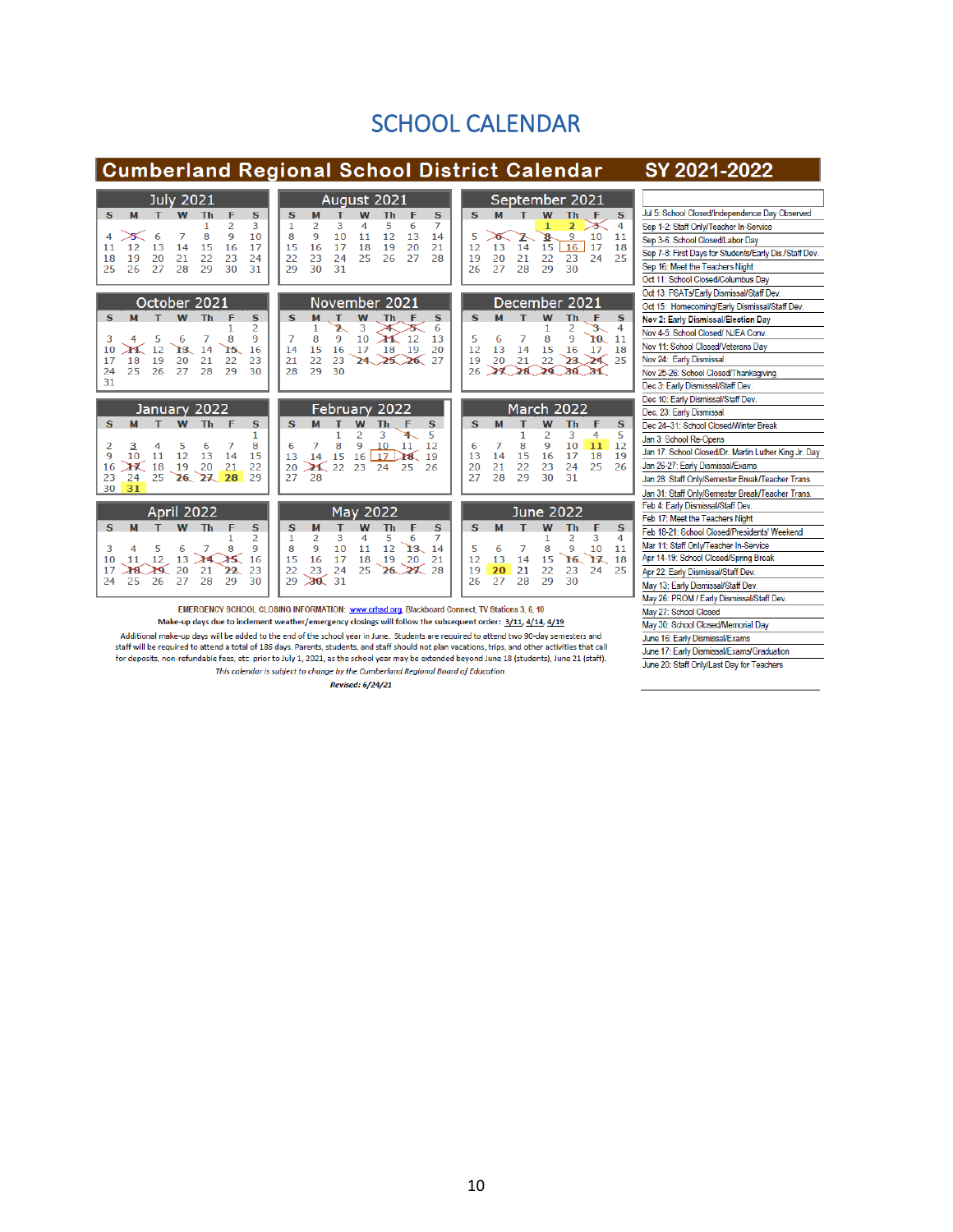# BELL SCHEDULES

#### <span id="page-10-1"></span><span id="page-10-0"></span>REGULAR DAY

| <b>Time</b> | <b>EVENT</b>          | <b>Time</b> | <b>EVENT</b>            | <b>Time</b> | <b>EVENT</b>             |
|-------------|-----------------------|-------------|-------------------------|-------------|--------------------------|
| 07:25       | 5-minute Warning      | 10:35       | 1st Lunch Begins        | 12:37       | <b>Block 4 Begins</b>    |
| 07:27       | 3-minute Warning      | 10:55       | 10-minute Bell          | 1:52        | 10-minute Bell           |
| 07:30       | <b>Block 1 Begins</b> | 11:05       | End first Lunch         | 2:02        | <b>Block 4 Ends</b>      |
| 08:50       | 10-minute Bell        | 11:10       | <b>Block 3BC Begins</b> | 2:05        | <b>SERA Begins</b>       |
| 09:00       | <b>Block 1 Ends</b>   | 11:18       | End 3A                  | 2:30        | 10-minute Bell           |
| 09:05       | <b>Block 2 Begins</b> | 11:20       | <b>Start 2nd Lunch</b>  | 2:40        | <b>Student Dismissal</b> |
| 10:20       | 10-minute Bell        | 11:40       | 10-minute Bell          |             |                          |
| 10:30       | <b>Block 2 Ends</b>   | 11:50       | End 2nd Lunch           |             |                          |
|             |                       | 11:53       | <b>Block 3B Begins</b>  |             |                          |
|             |                       | 12:00       | <b>Block 3AB Ends</b>   |             |                          |
|             |                       | 12:05       | 3rd Lunch Begins        |             |                          |
|             |                       | 12:25       | 10-minute Bell          |             |                          |
|             |                       | 12:35       | <b>Block 3 Ends</b>     |             |                          |

#### <span id="page-10-2"></span>EARLY DISMISSAL BELL SCHEDULE

| <b>Block</b> | Time  |       |  |
|--------------|-------|-------|--|
| Block 1      | 7:30  | 8:30  |  |
| Block 2      | 8:35  | 9:35  |  |
| Block 3      | 9:40  | 10:40 |  |
| Block 4      | 10:45 | 11:45 |  |

# DISTRICT POLICIES AND REGULATIONS

<span id="page-10-3"></span>\*This handbook is a summary of school policies and procedures. The absence of any specific procedure does not indicate that the administration waives its right to enforce procedures and policies not detailed in this handbook.

<span id="page-10-4"></span>District policies and regulations are available for review online by visiting our website [www.crhsd.org](http://www.crhsd.org/) under the District tab.

# STUDENT PROTECTIONS

#### <span id="page-10-5"></span>HARASSMENT, INTIMIDATION AND BULLYING

STATE DEFINITION - "HIB means any gesture, any written, verbal or physical act, or any electronic communication, whether it be a single incident or a series of incidents, that is reasonably perceived as being motivated either by any actual or perceived characteristic, such as race, color, religion, ancestry,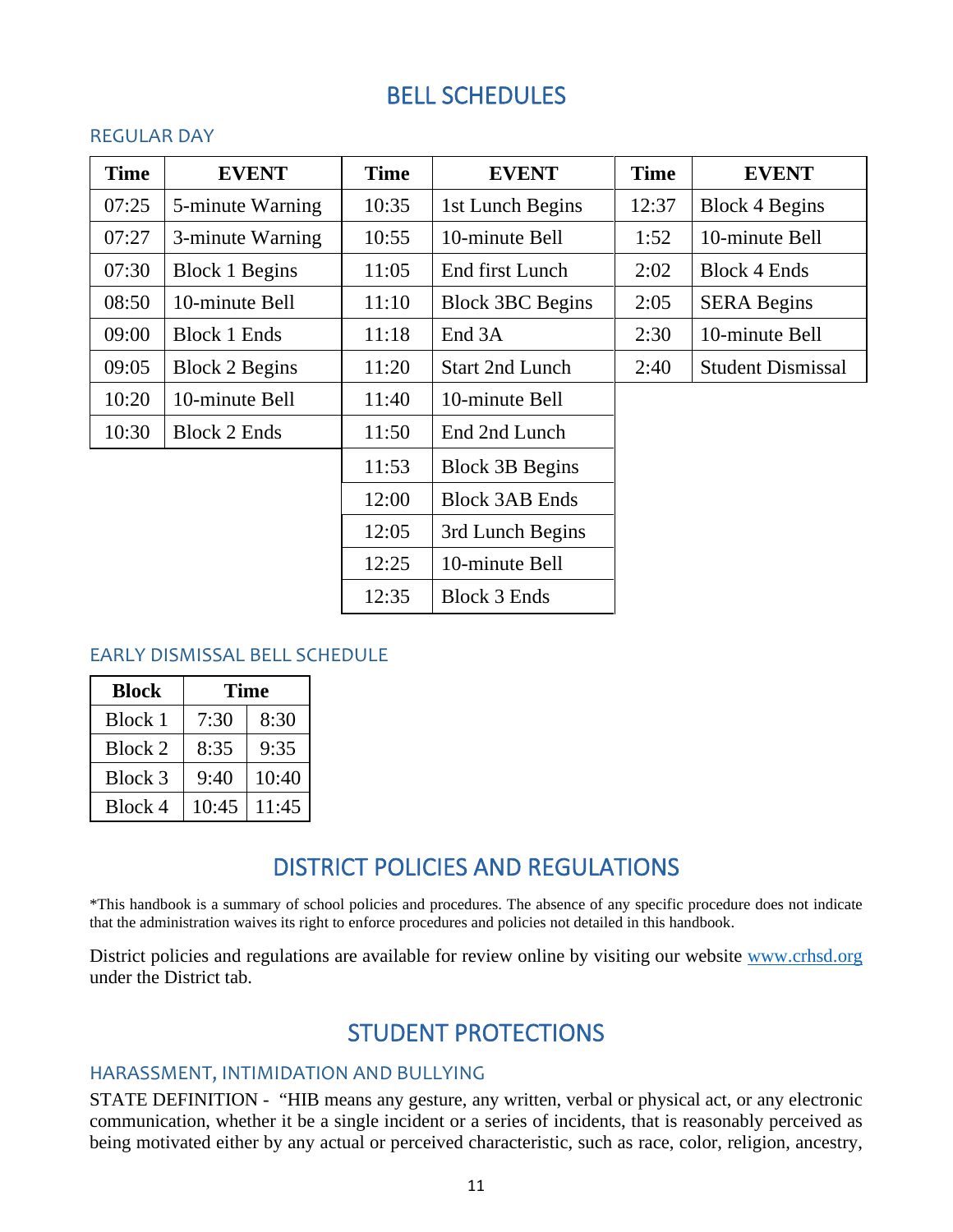national origin, gender, sexual orientation, gender identity and expression, or a mental, physical or sensory disability, or by any other distinguishing characteristic, that takes place on school property, at any school-sponsored function, on a school bus, or off school grounds as provided for in section 16 of P.L. 2010, c.122 (C. 18A:37-15.3), that substantially disrupts or interferes with the orderly operation of the school or the rights of other students and that:

- 1. A reasonable person should know, under the circumstances, will have the effect of physically or emotionally harming a student or damaging the student's property, or placing a student in reasonable fear of physical or emotional harm to his person or damage to his property;
- 2. Has the effect of insulting or demeaning any student or group of students; or
- 3. Creates a hostile educational environment for the student by interfering with a student's education or by severely or pervasively causing physical or emotional harm to the Student."

Any referral considered to be a case of HIB will be first reported to the Principal or the HIB Specialist, Mrs. Prater, in Colt Connection in writing and the appropriate HIB procedures will be followed.

#### <span id="page-11-0"></span>AFFIRMATIVE ACTION

Cumberland Regional High School maintains a State-approved Affirmative Action Plan that covers such areas as curriculum, grievance procedures, student's rights, physical education, athletics, and the Americans with Disabilities Act (ADA). Cumberland Regional School District guarantees all students equal educational opportunity and all employees equal employment opportunity regardless of race, creed, color, national origin, religion ancestry, age, sex, affectional or sexual orientation, marital status, familial status, economic status, liability for service in the Armed Forces of the United States, disability, or nationality. Anyone seeking additional information should contact the district's Affirmative Action Officer Mrs. Dana Landwher.

#### <span id="page-11-1"></span>EQUAL EDUCATIONAL OPPORTUNITY

Cumberland Regional School District guarantees all students equal educational opportunity and all employees equal employment opportunity regardless of race, creed, color, national origin, religion, ancestry, age, sex, affectional or sexual orientation, marital status, familial status, economic status, liability for service in the Armed Forces of the United States, disability, or nationality.

# STUDENT RESPONSIBILITIES AND CONDUCT

#### <span id="page-11-3"></span><span id="page-11-2"></span>GENESIS PORTAL

- 1. Students are expected to log into the Genesis Portal at the beginning of the year and sign off on the required forms.
- 2. Parents are required to sign into the Genesis Portal to sign off on the first day of school forms.
- 3. Once students and parents have signed off on the forms, they will have access to the rest of the portal.
- 4. Students playing a sport must also have their parents sign off on the athletic forms.
- 5. If there are any issues with the portal, please email Mrs. Greynolds at [greynolds@crhsd.org.](mailto:greynolds@crhsd.org)

#### <span id="page-11-4"></span>STUDENT EXPECTATIONS

- 1. Students treat themselves and others with respect.
- 2. Practice honesty, courtesy, and politeness.
- 3. Accepts the rights of others to develop and hold their own opinions.
- 4. Display good sportsmanship at school related functions.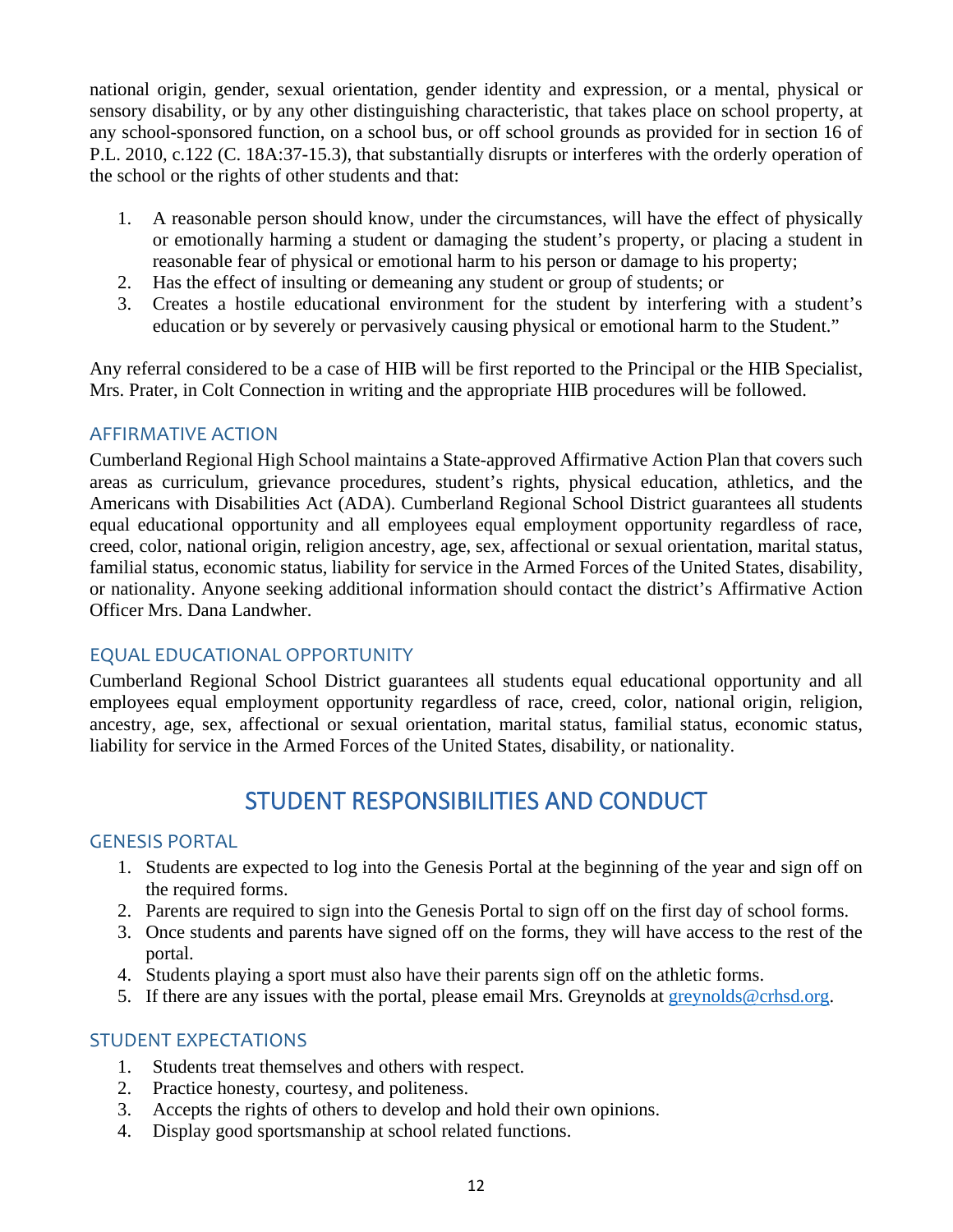- 5. Students settle differences peacefully.
- 6. Get help to talk over differences.
- 7. Make personal choices based on a good ability to make decisions.
- 8. Accept constructive criticism when needed.
- 9. Students are responsible for their actions.
- 10. Accept responsibility for error and do not make excuses.
- 11. Accept consequences of failure to follow school or societal procedures.
- 12. Attend school and class regularly and on time.
- 13. Students fulfill all classroom responsibilities.
- 14. Realize that schoolwork and academic development is the student's primary goal for being in school.
- 15. Complete homework, class work, and exams.
- 16. Use study periods and library time for schoolwork.
- 17. Contribute, cooperate, and share in the work of the group.
- 18. Students are free of drugs and alcohol.
- 19. Take enjoyment and pride in everyday life.
- 20. Associate with others who are drug and alcohol free.
- 21. Students respect the property of others, including school property.
- 22. Use books and other equipment appropriately.
- 23. Throw trash in the proper receptacles.

#### <span id="page-12-0"></span>CLASS CONDUCT

- 1. Students are to be prepared with the necessary materials for class each day.
- 2. Students are to enter class on time and be seated promptly and quietly.
- 3. The teacher will establish guidelines for the class, which each student is to follow.

#### <span id="page-12-1"></span>HALL CONDUCT

- 1. Keep to the right to allow the easy flow of people.
- 2. Students are to go directly to classrooms and not congregate in the hallway.

#### <span id="page-12-2"></span>CONDUCT DURING PERFORMANCES/ASSEMBLIES/ PEP RALLIES

When attending a performance/assembly in a classroom, the auditorium, the gym, or other venue, proper decorum is required. Students are encouraged to get the most out of the presentation, and, at the same time, allow all audience members to enjoy the same benefit. In addition, it is important to remember that it takes a lot of courage to get in front of an audience; therefore, respect for each performer/speaker is expected. Students who are unable to properly conduct themselves during assemblies/pep rallies will be asked to leave and may forfeit the privilege of attending future programs, as well as receiving other appropriate disciplinary action.

Students are reminded to:

- 1. Sit in their designated area of the auditorium/gym.
- 2. Once seated, do not leave the area.
- 3. Remain quiet while groups/individuals are performing/speaking.
- 4. Remember that applause is appropriate at specific times in the program.

### <span id="page-12-3"></span>CARE OF SCHOOL PROPERTY

1. Cumberland Regional High School is kept in good working order. The school is a source of pride for the community, students and staff.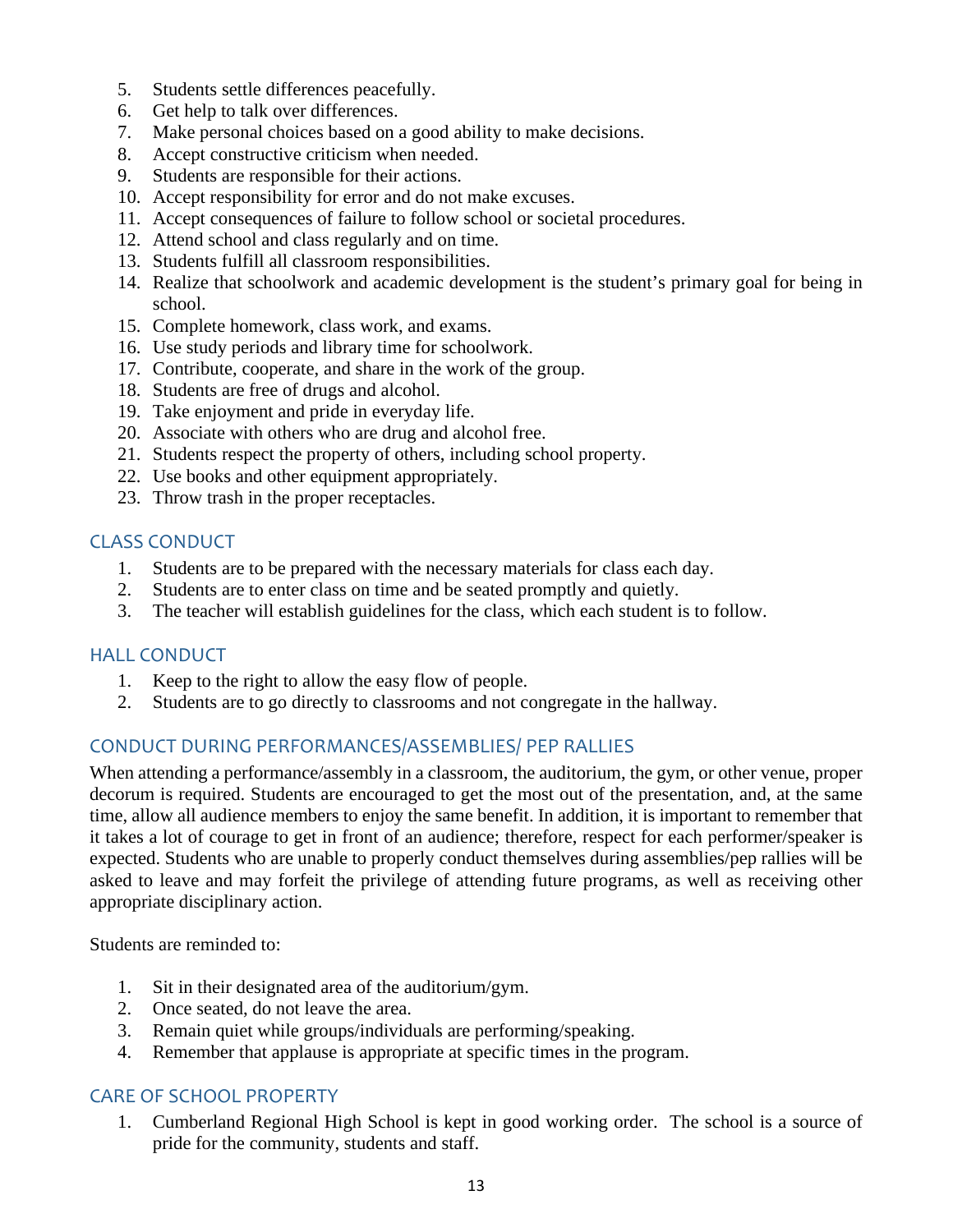- 2. Every effort must be made to keep it neat and clean.
- 3. Defacing school property by a student results in disciplinary and/or legal action.
- 4. The costs incurred due to damage are the responsibility of the student, as stated in the New Jersey State Law (Title 18A:37-3).
- 5. Every student has the responsibility as a school citizen to report any damage, accidental or otherwise, of school property.

#### <span id="page-13-0"></span>CAMERAS AND RECORDING DEVICES

Inappropriate recording, either audio or visual, and the taking of inappropriate pictures in school or on school grounds is expressly prohibited. Any student recording or taking pictures of inappropriate content will be subject to disciplinary actions.

#### <span id="page-13-1"></span>CUMBERLAND DAY PROGRAM /POINT SYSTEM

Any student who accumulates 40 or more points, including students participating in athletics, during any marking period will be recommended to be placed in the Cumberland Day Program (CDP). Students have a chance to return to the regular day program after they have completed at least one (1) full marking period as per the CDP behavior modification contract. It should be noted that a student does not need to accumulate 40 points to be placed in the CDP. Students can be placed in the CDP depending on the severity of individual incident(s) that occur, even before the accumulation of 40 points.

#### <span id="page-13-2"></span>ASSIGNMENT OF DISCIPLINE

<span id="page-13-3"></span>Please see Code of Conduct located on our website or in the Genesis Portal for complete procedures

# BASIC PROCEDURES

#### <span id="page-13-4"></span>**VISITORS**

All visitors are to report to the Main Office. No one is permitted the freedom of the building without first securing an official pass that is issued by the Principal, or in his absence, a designee. The pass should be clearly visible as the visitor walks through the school. It is also important to sign in and out at the front desk. Due to social distancing restrictions any parent just dropping something off may place in the bin in the vestibule. A staff member will retrieve it afterwards. Due to the continuing issues with COVID19, we will limit the reason for anyone coming into the building.

#### <span id="page-13-5"></span>TELEPHONE/PERSONAL CALLS

House office phones are available for students who need to call a parent/guardian for emergent situations with Administrator approval.

#### <span id="page-13-6"></span>EMAIL

All students are provided a district-issued email address. All faculty members are accessible by email. Faculty email addresses are usually the person's last name@crhsd.org (all lower-case letters, no spaces). An example is aiello@crhsd.org for Mr. Aiello. A teacher also can be reached by simply clicking on their name in the above portion of the handbook or on the website under staff directory. Students must use their school provided email when emailing staff. Staff are prohibited from answering any student emails from any other email address.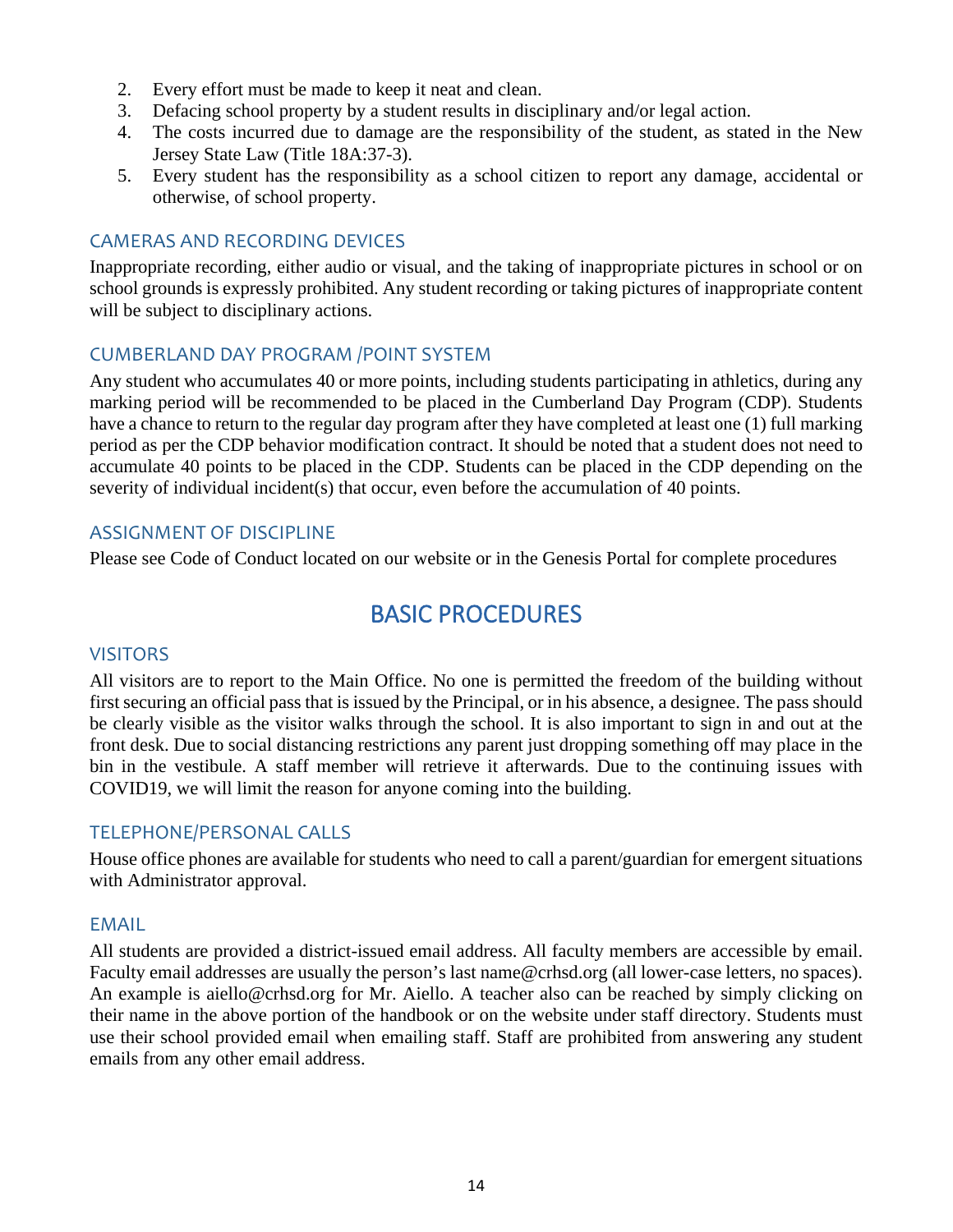#### <span id="page-14-0"></span>ANNOUNCEMENTS

During first block, students are given the first five minutes to check their school email and are encouraged to check it again during SERA or when time permits. Morning announcements are emailed each morning by 7:30 am. Students are expected to check their email regularly, as the school and teachers will often send important information and reminders to students via their school-issued email address. Students should also be sure to check monitors in the hallways for upcoming events.

#### <span id="page-14-1"></span>FLAG SALUTE

The Pledge of Allegiance will be recited daily during 1<sup>st</sup> block over the intercom system. If a student has any conscientious scruples against participating in this ceremony, the N.J. State case law says that a student shall be permitted to not say the pledge or not stand but must not cause a disruption during the pledge.

#### <span id="page-14-2"></span>HALL PASSES

Every student is scheduled to be in a class each period of the day. If a student is out of class for any reason, the student must have a hall pass from the teacher of the class in which they are scheduled. Each student is required to present the pass for examination upon request from any staff member. Students are expected to take the most direct route and return to class within seven minutes. Anyone found abusing a pass or in an unauthorized area without a pass or with a forged pass will result in a discipline referral.

#### <span id="page-14-3"></span>LATE ARRIVALS

Students who are scheduled for late arrival should check in at the front desk. If the bell has not rung, they will remain there until it does. Students should not arrive any later than seven minutes before the end of first block. Students are prohibited from wandering the building.

#### <span id="page-14-4"></span>LATENESS TO SCHOOL

Lateness to school is not only an undesirable habit, but it also seriously detracts from the learning process. All students are expected to be on time for school. Students who are habitually late to school are subject to disciplinary action. All late students must sign in at the front desk before going to class. A parent does not need to come in with their child.

#### <span id="page-14-5"></span>LATENESS TO CLASS/CLASS ATTENDANCE

- 1. All students are expected to be on time for class. Repeated lateness to class will result in disciplinary action.
- 2. What counts as a student being late once the bell rings is determined by the teacher's policies spelled out in their syllabus.
- 3. Absence from a class without a valid reason is considered cutting. Students cutting may not make up work missed and are subject to disciplinary action.
- 4. To be excused from a class for any reason, students must first secure the permission of both teachers involved, the one with whom work is going to be done and the teacher from whose class the student wishes to be excused. Students are expected to be fully prepared for the next day's class of the class they missed.

#### <span id="page-14-6"></span>INTERNET POLICY

With the advent of the internet it has become necessary to implement a policy which governs its use and monitors abuse. Each student will have a copy of an acceptable use agreement at the beginning of the year explaining Internet Regulation Conditions, Rules and Acceptable Use in their Genesis Parent/Student Portal. It is mandatory that a parent/guardian as well as the student sign off in the Genesis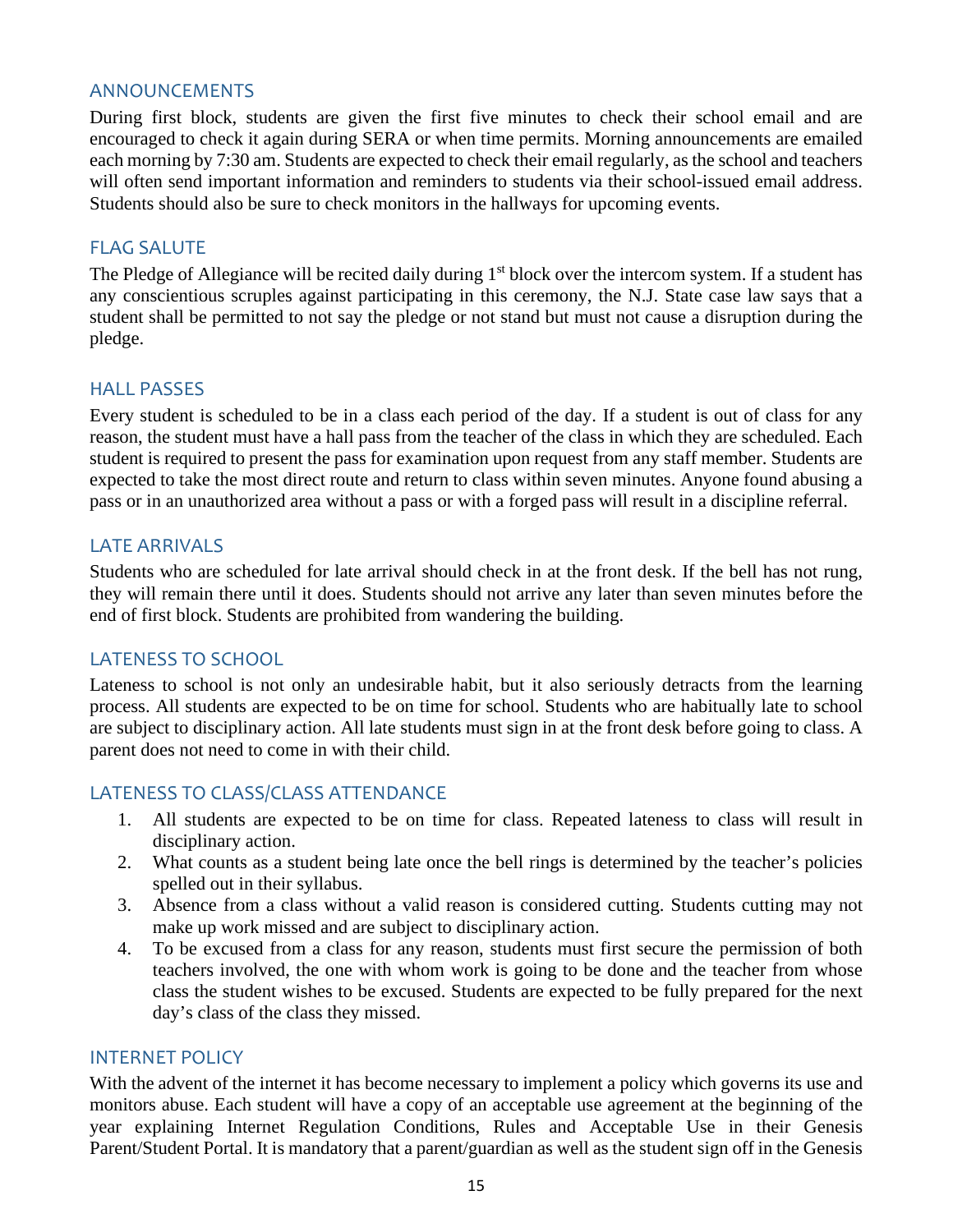Parent Portal before a student is permitted to use the internet. Once the agreement is signed it is valid for the entire time the student is enrolled in CRHS or until the parent revokes consent in writing to the Principal.

#### <span id="page-15-0"></span>EMERGENCY CLOSING

School closing, delayed starting time, or early dismissal schedule changes are announced over local radio stations, through the global call system, by text, by post on the school website (www.crhsd.org), and by posting on the school mobile app. If no report is heard, it can be assumed that school is in session on a regular schedule. Telephone lines must be kept open for emergencies. PLEASE DO NOT CALL THE SCHOOL.

# SCHOOL COUNSELING PROGRAM

<span id="page-15-1"></span>The Cumberland Regional High School Counseling Program functions to assist all participants in the learning process: students, teachers, parents, and administrators. The Counseling Program includes the following student services: individual and group counseling, personal/social counseling, career counseling, as well as postsecondary planning and counseling. Counselors utilize Naviance as well as other tools to help students learn more about themselves and the options they have after high school. Through educational and career planning students are given the tools to make informed decisions.

Every student is assigned to a school counselor for his/her tenure in high school. Students can request to see their counselor at any time. This is especially important if a problem arises. However, no student should deliberately miss a class to visit the School Counseling Office without an appointment. Appointment slips are available in first block class and in the Counseling office. Students can also request to see their counselor using their school email.

Students will have individual appointments to choose courses for the following school year. A Course Catalog is available online at [http://www.crhsd.org](http://www.crhsd.org/) under the "Students" Menu item. Counselors will work with students to choose courses that meet the student's interests, requirements for post-secondary plans, as well as graduation requirements. A student's schedule is an individual educational blueprint developed by the student in conjunction with his/her counselor. Scheduling the appropriate courses in the proper sequence is vital to the attainment of post high school goals, college, or employment. A request for a schedule change does not mean an automatic schedule change. Changes will be made only to provide necessary remediation or to enhance an educational opportunity and such changes must adhere to policy timelines.

Scheduling for the following school year will begin in mid-January and go through April. Students and parents are then given the chance to review the requests in Genesis and ask for changes. This drop/add period ends every year on May  $30<sup>th</sup>$  per BOE Policy 2312 which states:

"No student will have their academic schedule altered after the date of May 30. If particular hardship develops the student with parent or guardian must submit a formal request explaining in detail the reason for the change."

#### <span id="page-15-2"></span>PARENT CONFERENCES

Parents may request a conference with their child's teacher at any time during the school year by contacting the Counseling Office. Preferably these conferences should be held at times which do not interrupt instruction and therefore require at least 24-hour notice. Likewise, teachers at times may find it necessary to request a conference with a parent. Parents are asked to make every effort to meet with your child's teacher if they receive such a request.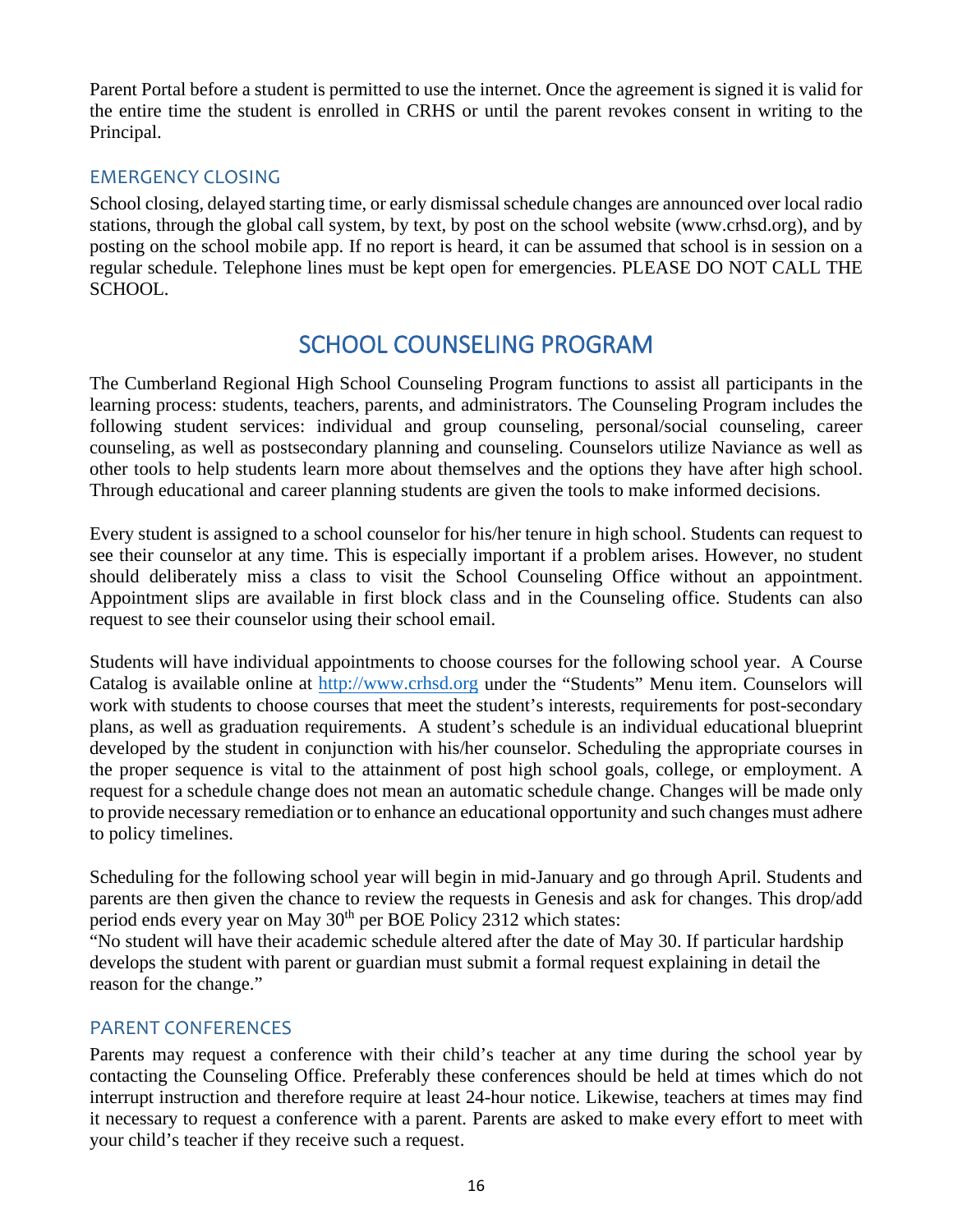# CHILD STUDY TEAM (CST)

#### <span id="page-16-1"></span><span id="page-16-0"></span>PROCEDURES FOR REFERRAL

- 1. Referral forms are available through a guidance counselor. Please note referral will first be done by the Intervention and Referral Team, who will review and make recommendations.
- 2. Referral procedures are included on the District website. These procedures and publications will be updated annually and be distributed to the parent(s) and appropriate social service and welfare agencies not later than October 1 of each year.

#### <span id="page-16-2"></span>PARENT-INITIATED REFERRAL

When a parent makes a written request for an evaluation to determine eligibility for services:

- 1. The written requests are received and dated by the CST Secretary;
- 2. The written requests are immediately forwarded to the office of special services/special education;
- 3. A file will be initiated to include a timeline for processing the referral including the date that initiates the 20-day timeline for conducting the referral/identification meeting and any forms used to open a case;
- 4. Upon receipt of the referral a request for a summary and review of health and medical information regarding the student shall be forwarded to the school nurse who will transmit the summary to the CST;
- 5. The Case Manager will convene a referral/identification meeting within 20 calendar days (excluding school holidays, but not summer vacation) of the date the request was received by the district;
- 6. A "Notice of a Referral/Identification Meeting" will be sent to the parent(s). The notice will contain "Parental Rights in Special Education" (PRISE) Booklet; and
- <span id="page-16-3"></span>7. The referral/identification meeting will be attended by the parent(s), CST, and regular education teacher.

# HEALTH SERVICE

A school nurse will be available for consultation on health problems. Their services are available through the teacher or counselors. They are always available in AN EMERGENCY. Students who are ill will be sent home only with parent or another designated adult. Students presenting to the nurse with a fever of 100 degrees Fahrenheit or above will be sent home by the nurse. A student will also be sent home if suspected of having a serious, highly contagious illness. Parents/guardians shall have someone available at all times to pick their child up in these situations.

Medication prescribed by a physician may be administered if the medication is brought in the original container by the parent and with written physician and parent consent. Non-prescription medication such as acetaminophen, ibuprofen, or Tums will not be administered unless parent permission is on file. This is done through the Genesis Parent Portal. All medication taken during the school day must be under the direction of the school Nurse (in the school nurses' office). Medication should not be in the students' possession, unless directed through the Nurse.

Students with medical problems that interfere with their ability to participate in physical education are eligible to be excused with a physician's note. Students MUST present a medical note for excuse to the Nurse and Physical Education teachers will be notified by the nurse. Students with long-term problems must present updated information from the doctor. All notes MUST be presented at the onset of the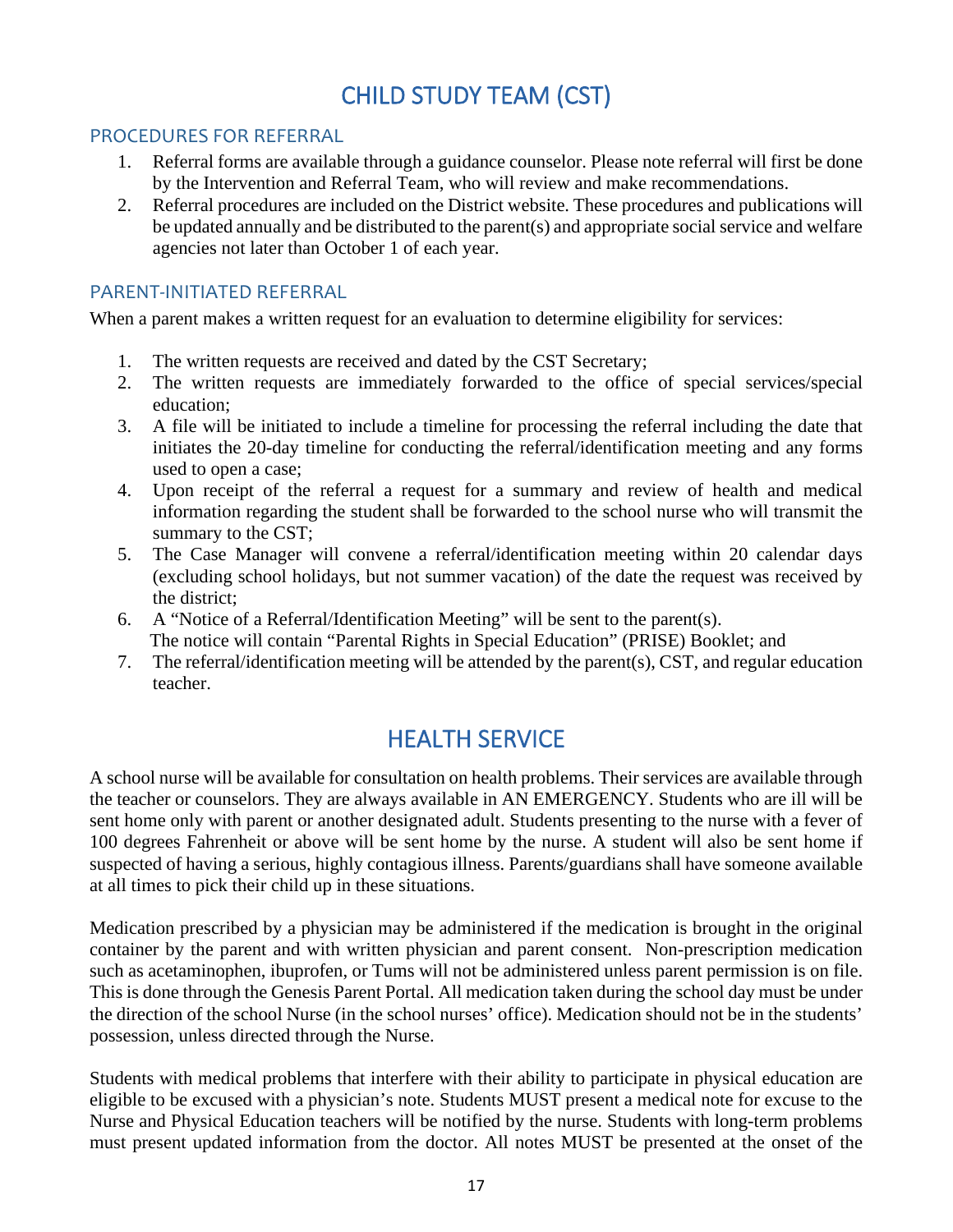development of the medical problem. The more medical information the school nurse has on a child, the better the nurse's ability to help that child.

The nurses provide medical attention for students, staff members, or visitors who are injured or become ill on school premises. Piercings and tattoos will not be treated in the nurses' office.

Reminder: Any students with Epi-Pens and/or Asthma inhalers must carry them on field trips. They must also have them for any after school activities. Please have an Asthma Action Plan or Emergency Administration of Epinephrine form completed by the student's physician. Forms are available on the CRHS website or in the Genesis Parent Portal.

Phone calls will not be made home to obtain permission for administration of any medications, except in emergency situations.

### <span id="page-17-0"></span>STUDENT INSURANCE

As a service and benefit to parents and students the Board of Education has purchased a Student Accident Medical Benefits insurance policy covering every registered student attending Cumberland Regional High School. Full Access means benefits are payable for covered medical expenses that are not reimbursable by any other valid and collective insurance. All medical claims must be filed through family insurance coverage first. Any balance not paid by the family insurance (primary coverage) should be filed for reimbursement with the school insurance carrier. This applies only to injuries incurred by students during the period covering the school day, including the trip to and from school, on days the school is legally in session. All claims should be processed through the school nurse. NOTE: Subject to limitations of Master Policy on file in the Board of Education Office, students involved in an accident or an injury on school grounds or during any school-sponsored athletic event must report immediately to the person in charge or to the nurses' office. Failure to do so may result in forfeiture of school insurance coverage.

# ATTENDANCE POLICY BOE 5200

<span id="page-17-1"></span>Our School Board is supportive of the concept that increased student time on academic tasks contributes to improved academic achievement. The intent of our attendance policy is to reduce student absenteeism and to increase instructional time. Students must attend school regularly and are expected to attend every class on their daily schedule. All absences will be counted. We ask parents to call the school at ext. 208 or use the Genesis Parent Portal to notify the school of their child's absence.

Please note for the 2020 – 2021 school year there has been a change to the attendance policy. Student attendance will now be based on each class block instead of the day. Students must be in a class for a certain amount of time to receive credit for that class. Students who come in too late or leave too early may only receive a half day or a full absence. Loss of credit will be done by class instead of by the day.

For a student to be considered present for a full block a student may not miss more than 10 minutes of the class or it will only count as a half block attendance.

For a student to be considered present for a half of a block, a student must be present for at least 42 minutes of the block. Except in the case of a student who leaves before 12:30 in which case they would only receive credit for the first two blocks if present.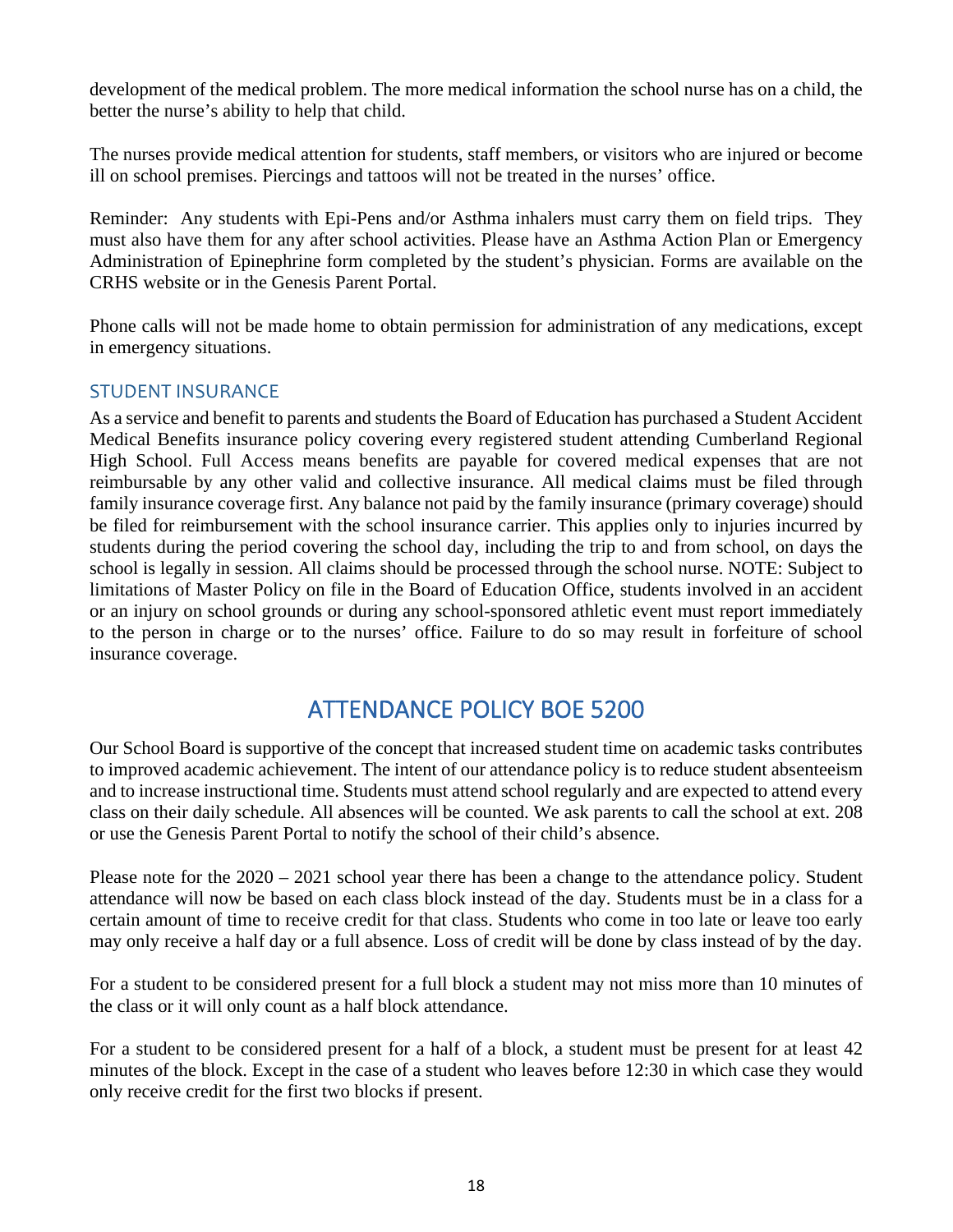The school will notify the parent or guardian at various stages to help prevent anyone from losing credit. The school year is divided into two semesters. The semester absence procedures are as follows:

Four (4) days absent from a class - Parent notified by letter, and/or conference with student and counselor. More than six (6) days absent from a class - Notification of "Loss of Credit."

Seniors who violate the attendance policy will not be permitted to participate in commencement.

#### <span id="page-18-0"></span>EXPLAINED ABSENCES

The following activities, with proper documentation, are considered explained and shall not count against the student:

- 1. The student's illness supported by notification to the school by a doctor's note;
- 2. The student's required attendance in court;
- 3. Where appropriate, when consistent with Individualized Education Programs, the Individuals with Disabilities Act, accommodation plans under 29 U.S.C. §§ 794 and 705(20), and individualized health care plans;
- 4. The student's suspension from school;
- 5. Family illness or death supported by notification to the school by the student's parent;
- 6. Visits to post-secondary educational institutions;
- 7. Interviews with a prospective employer or with an admissions officer of an institution of higher education;
- 8. Examination for a driver's license;
- 9. Necessary and unavoidable medical or dental appointments that cannot be scheduled at a time other than the school day if provided a doctor's note;
- 10. Take Our Children to Work Day;
- 11. An absence considered excused by a New Jersey Department of Education rule;
- 12. An absence for a reason not listed above but deemed excused by the Principal upon a written request by the student's parent stating the reason for the absence and requesting permission for the absence to be an excused absence.

### <span id="page-18-1"></span>LOSS OF CREDITS - APPEALS PROCEDURES

In the event of a unique circumstance or hardship, a written request must be presented to Administration by the parent/guardian/advocate no later than ten (10) school days after the date of the written notification of the student's no-credit status. For appeals to be considered, the above timelines must be adhered to. During the last month of each semester, a committee will meet to consider all appeals. Please see BOE Policy #5200 for more information.

### <span id="page-18-2"></span>**TRUANCY**

Truancy is absence without the knowledge of the parent or guardian. It presumes that the student involved has not officially entered under the jurisdiction of school authorities for the day in question. A student who is truant is, first, the direct responsibility of the parent in every known case; the school will contact the parent by phone or through personal conference. A "zero" will be given in all subjects for that day and the absence automatically counts in the attendance policy. Class work cannot be made up.

#### <span id="page-18-3"></span>EXCESSIVE ABSENTEEISM

In keeping with the provision of NJSA 18A:38-27, pupils who are repeatedly absent from school and/or pupils who refuse to obey their parents or guardians when instructed to return to school, or pupils who are incorrigible, shall be deemed juvenile delinquents and shall be proceeded against as such. NJSA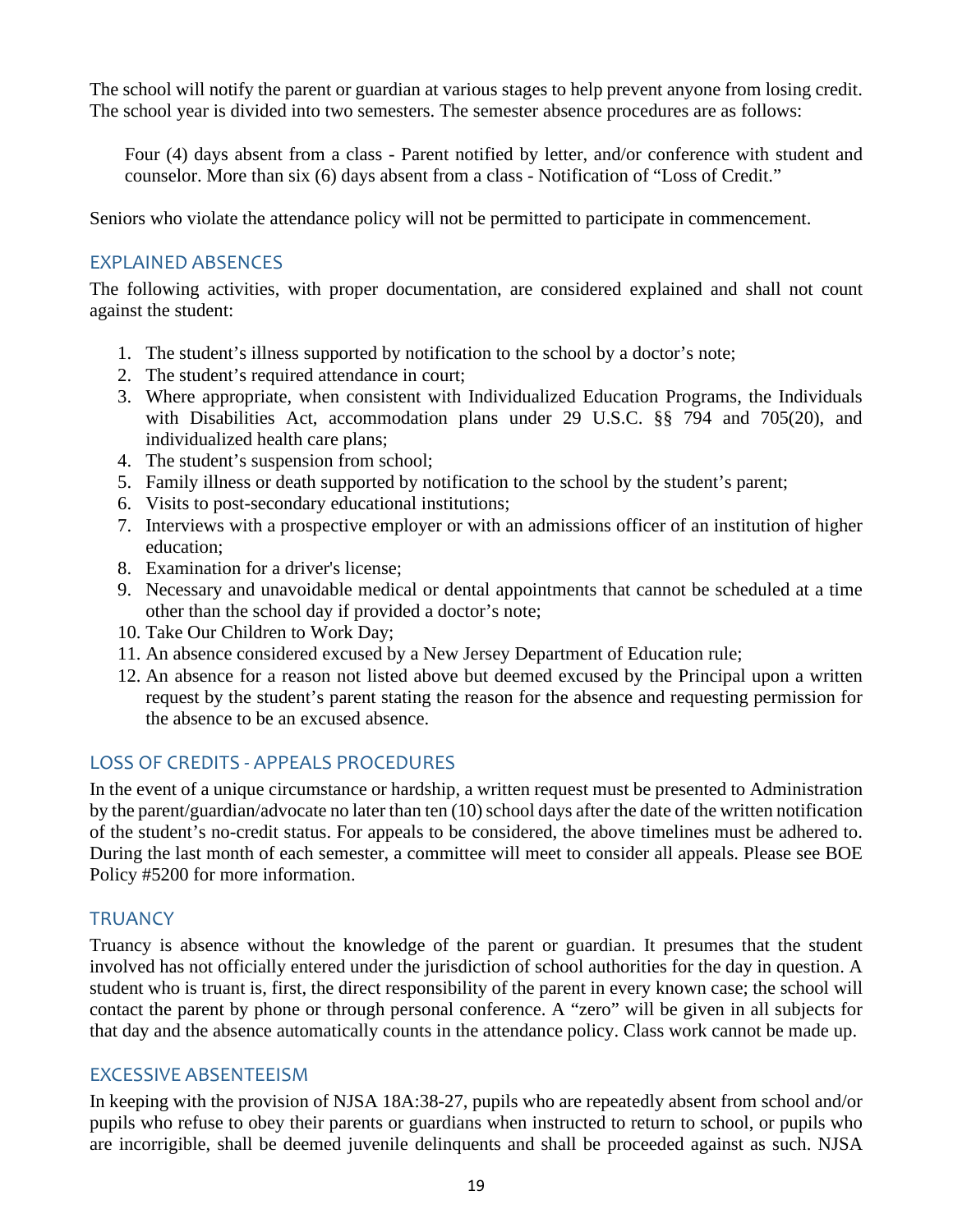18A:38- 31 maintains that a parent or guardian who fails to comply with school attendance provisions shall be deemed a disorderly person and may be subject to a fine for each offense.

The district may file charges against the parent/guardian of any juvenile who is absent without a good reason for 10 cumulative days.

#### <span id="page-19-0"></span>LEAVING SCHOOL EARLY

Students who have parent/guardian permission may be permitted to leave school only after verification of the request and at the discretion of the administrator. It is recommended that every effort be made to schedule appointments during non-school hours so that the educational development of the student and the educational process of the school be interrupted as little as possible. Students must be given permission to leave and must sign out in the Main Office before exiting the building. Failure to do so will result in a disciplinary referral. Students who leave before 12:30 PM will only receive credit for the first two blocks of school if present during those blocks.

#### <span id="page-19-1"></span>HOME INSTRUCTION

If a student's absence will become excessive due to temporary physical or mental disability, (documented by physician), parents must request home instruction in writing and submit to the Director of the Child Study Team. The Director of the Child Study Team in conjunction with the school nurses will review the request and contact the parent/guardian. A medical note requesting Home Instruction from an appropriate physician is required. Upon receipt of a medical note, a Home Instruction plan is developed during a scheduled meeting. This note must be renewed by a doctor every 60 days.

#### <span id="page-19-2"></span>MAKE-UP WORK

Make-up work is available to students following a lawful absence. It is the responsibility of the individual student to obtain that work on the first day returning to school after an absence. Students must finish all missed assignments within a time equal to the number of days the student was out of school. For example: after three (3) consecutive all-day absences, a student would have the next three (3) school days in which to complete all make-up work.

#### <span id="page-19-3"></span>**ILLNESS**

<span id="page-19-4"></span>Students who become ill in school should report to the nurses' office. If the nurse is unavailable, students should see an administrator. Students are to refrain from making calls until they first contact the nurse or administrator.

# SCHEDULING AND ACADEMIC INFORMATION

#### <span id="page-19-5"></span>CREDITS NECESSARY FOR GRADE PLACEMENT

To be placed in grade ten, eleven, or twelve the following standards will apply:

| Grade 10   | Grade 11   | Grade 12   | <i>Graduation</i> |
|------------|------------|------------|-------------------|
| 30 Credits | 55 Credits | 85 Credits | 120 Credits       |

#### <span id="page-19-6"></span>REPORT CARDS

Report cards will be issued four times a year in accordance with the timetable published annually. The following symbols will be used to represent grades: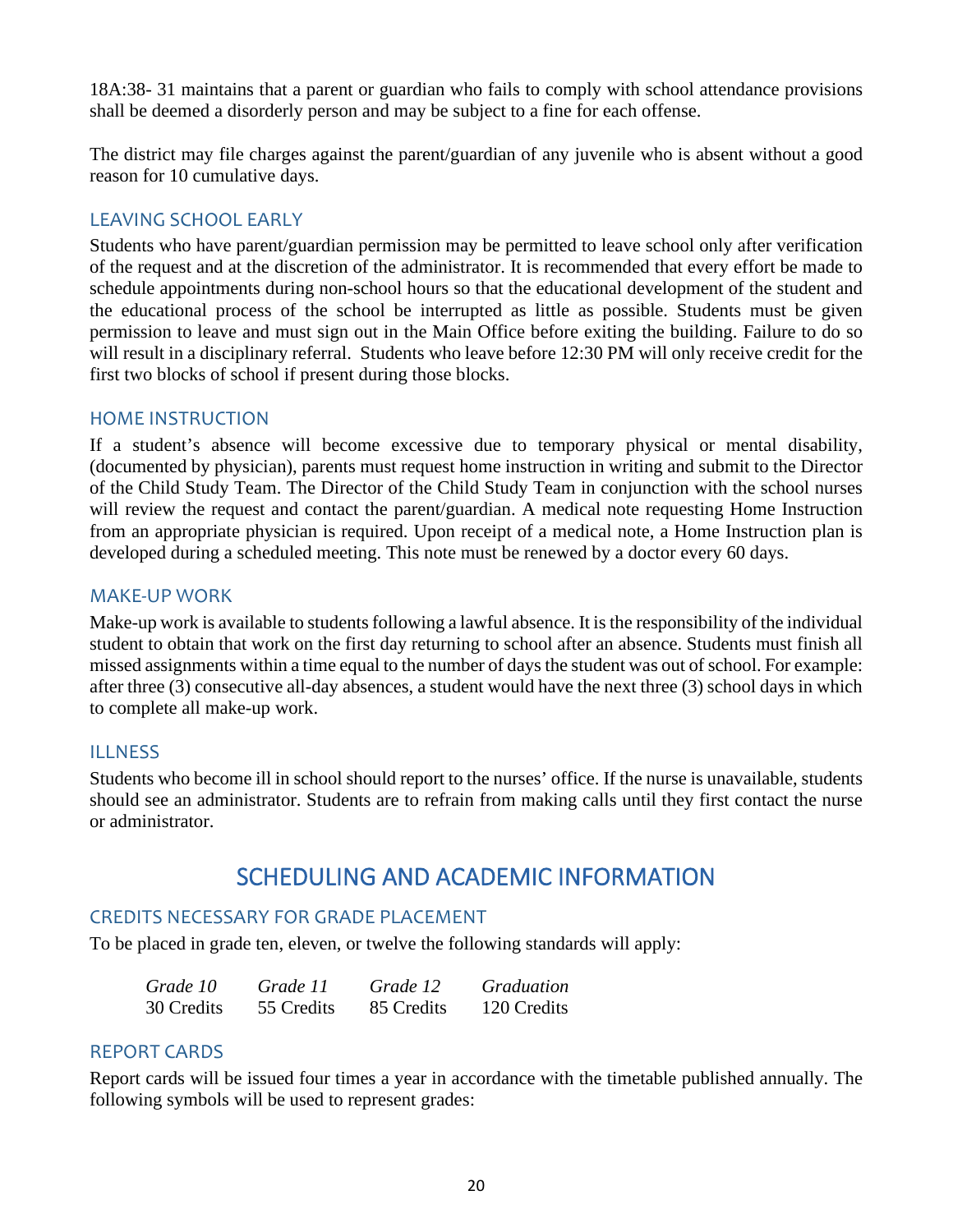|             | A 90-100 Superior     | P            | Passing (Student Aides only) |
|-------------|-----------------------|--------------|------------------------------|
|             | B 80-89 Above Average | WP           | <b>Withdraw Passing</b>      |
|             | $C$ 70-79 Average     | WF.          | Withdraw Failing             |
|             | D 60-69 Below Average | $\mathbf{L}$ | Incomplete                   |
| $F = 50-59$ | Failing               | М            | Medical Excuse (P.E. only)   |

#### <span id="page-20-0"></span>WITHDRAWAL FROM A COURSE

No student will be allowed to drop a course more than halfway through the semester without administrative approval. A grade of withdrawal passing (WP) or withdrawal failing (WF) will be issued to any student who drops a course.

#### <span id="page-20-1"></span>ACADEMIC HONESTY POLICY

Students are expected to demonstrate honesty and integrity while in attendance at Cumberland Regional High School. Each student is expected to do his/her own work. This includes, but is not limited to, exams, tests, quizzes, homework, class assignments, projects, essays, pictures/posters/models/visuals, and any work assigned by a teacher. Any student found guilty of cheating, whether that be from another student, website, copyright, or other, may receive a zero recorded on a discipline referral, as well as, lose the chance to be a part of or their membership in any of honor societies.

#### <span id="page-20-2"></span>TEST-TAKING RULES

<span id="page-20-3"></span>During classroom testing, mid-terms, and final exams students are not permitted to talk, communicate with other students, glance at or copy from another student's paper. Students must remain seated and are not to have unauthorized supporting material in their possession.

# 2020-2021 GRADE REPORTING CALENDAR

\*Exam Schedule and Report Card Calendar will be adjusted if inclement weather substantially impacts school operation.

#### <span id="page-20-4"></span>MARKING PERIOD

| <b>Marking Period</b> |       | Days MP Ends | <b>Report Cards Mailed</b> |
|-----------------------|-------|--------------|----------------------------|
| Mid - 1st Sem.        | 45    | Nov. 16      | Nov. 20                    |
| End - 1st Sem.        | $45*$ | Feb. 1       | Feb. 5                     |
| Mid - 2nd Sem.        | 45    | April 15     | April 22                   |
| End - 2nd Sem.        | $45*$ | June 18      | June 23                    |
| *INCLUDES EXAM DAYS   |       |              |                            |

#### <span id="page-20-5"></span>PROGRESS REPORT SCHEDULE

| <b>Reports Mailed</b> |
|-----------------------|
| Oct. 15               |
| Dec. 23               |
| March 15              |
| May 24                |
|                       |

#### <span id="page-20-6"></span>EXAM SCHEDULE

*Final Exams - First Semester* - Jan. 29 - Blocks 1 & 2; Feb. 1 - Blocks 3 & 4 *Final Exams - Second Semester* – June 17 - Blocks 1 & 2; June 18 - Blocks 3 & 4 *Senior Final Exams* – June 14 - Blocks 1 & 2; June 15 - Blocks 3 & 4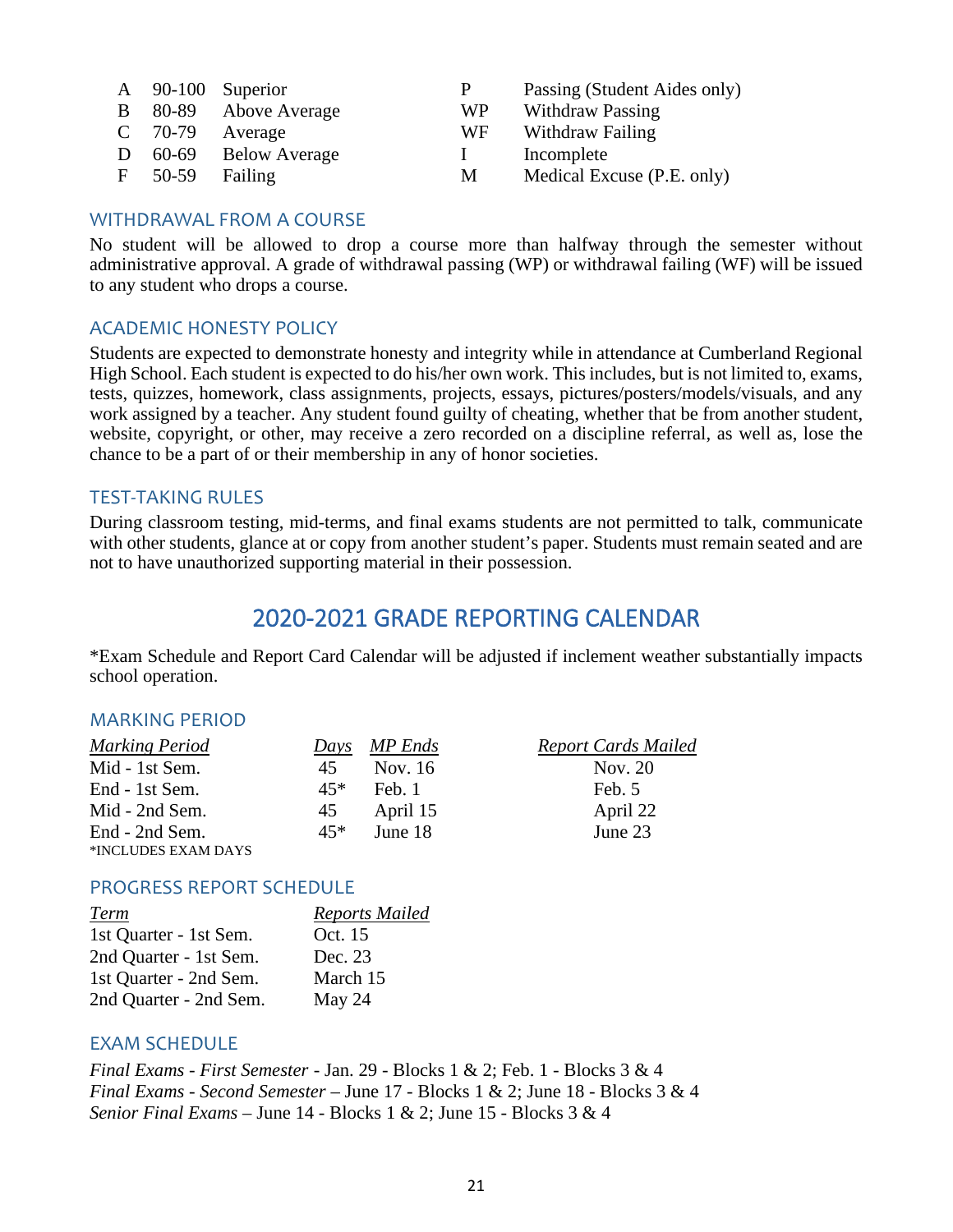# INCENTIVES FOR EXCELLENCE

#### <span id="page-21-1"></span><span id="page-21-0"></span>HONOR ROLL RECOGNITION

Honor Roll students must achieve a grade of 80 or higher in each class. Students are recognized to encourage and motivate them to strive for academic excellence.

#### <span id="page-21-2"></span>AWARDS AND HONORS

The Scholarship and Academic Excellence Committees honor and pay tribute to students who have excelled in specific areas. Seniors are also presented with departmental/activity awards as part of commencement presentations. Senior students who will be receiving awards will be notified and recognized at the end of the year awards ceremonies. Students should list awards and recognitions on the Senior Brag Sheets and then turn them in to the Guidance office to be recognized during the Senior Awards Night in June.

#### <span id="page-21-3"></span>SCHOOL COUNTS PROGRAM

The School Counts! program provides two-year Rowan College of South Jersey - Cumberland Campus tuition scholarships to county residents who earn four consecutive School Counts! certificates from participating high schools. In order to earn a School Counts! certificate, students must:

- have a 95% or better attendance record:
- have achieved a higher-than-average GPA;
- have successfully completed Algebra I; and
- <span id="page-21-4"></span>• be scheduled to graduate from high school on time.

# STUDENT RECORDS

#### <span id="page-21-5"></span>CHANGE OF ADDRESS/RESIDENCY

Cumberland Regional is responsible for educating only those students who are residents of its constituent districts. It is the legal responsibility of every parent/guardian to notify the school when the student changes residency. Also, failure to notify the school when the student has moved out of district could result in legal action intended to collect tuition payment for non-resident students who continue to attend Cumberland Regional High School.

#### <span id="page-21-6"></span>CHANGE OF PHONE NUMBER(S)

For parent(s)/guardian(s) to be notified of emergency school closings, upcoming events, etc. via our global call phone system, the school must be notified of any home phone number changes. Changes can be made by calling ext. 233 or making changes through the Genesis Parent Portal.

#### <span id="page-21-7"></span>STUDENT RECORDS AND CONFIDENTIALITY

According to New Jersey Administrative Code (18A:36-19.1), directories of student information (lists that include student names, addresses, and phone numbers) are required to be made available to military, educational and occupational recruiters upon request. Within the Genesis Parent Portal, parents/guardians will be notified annually of their right to exclude personal data for their child from the student directory and exclude their child's information by filling out the online form.

When a student transfers to a public school district from another public school district, all information in the student's record related to disciplinary actions taken against the student by the school district and any information the school district has obtained pursuant to N.J.S.A. 24:4A-60, disclosure of juvenile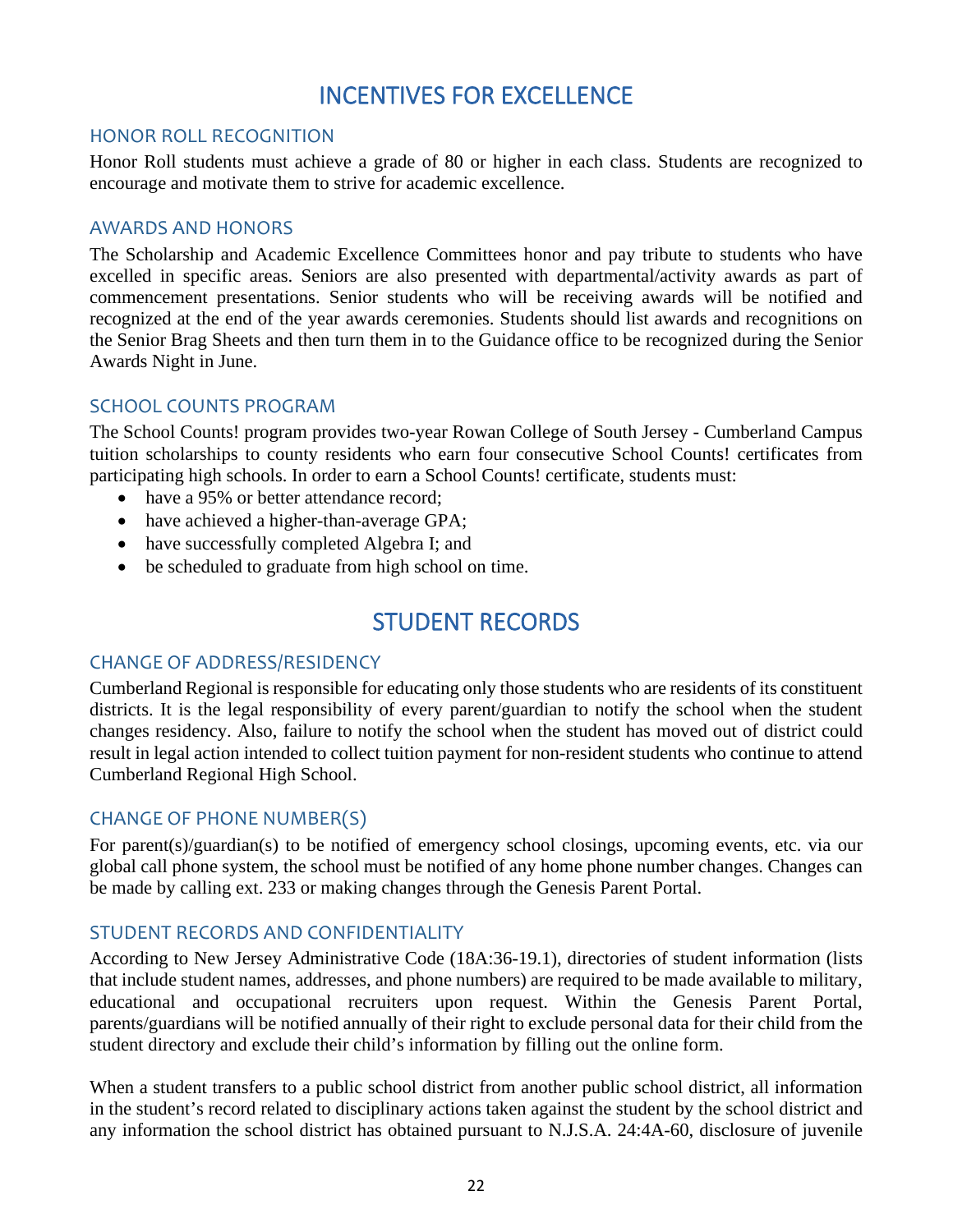information; penalties for disclosure, shall be provided to the receiving public school district in accordance with the provisions of N.J.S.A. 18A:36-19a.

#### <span id="page-22-0"></span>SELECTIVE SERVICE REGISTRATION

All men 18 years of age must, by law, register with Selective Service. This can be done via the internet by accessing: [www.sss.gov.](http://www.sss.gov/) In addition, registration may be completed at any post office or by utilizing the appropriate check-off on the Free Federal Financial Aid Form.

### <span id="page-22-1"></span>VOTER REGISTRATION

To register in New Jersey, you must be:

- A United States citizen.
- At least 17 years old, though you may not vote until you have reached the age of 18.
- A resident of the county for 30 days before the election.
- A person not serving a sentence of incarceration as the result of a conviction of any indictable offense under the laws of this or another state or of the United States.

Students who have turned 17 and will be eligible to vote in an upcoming election are encouraged to register. Please go to the [Cumberland County Clerk's webpage.](https://ccclerknj.com/election-information/) Forms may also be found under the student tab on our website and in the Genesis Student Portal.

### <span id="page-22-2"></span>FAMILY EDUCATIONAL RIGHTS AND PRIVACY ACT (FERPA)

The Family Educational Rights and Privacy Act (FERPA) affords parents and students over 18 years of age certain rights with respect to the student's education records. The rights are:

- 1. The right to inspect and review the student's education records within 45 days of the day the school receives a request for access. Parents should submit to the principal a written request that identifies the record(s) they wish to inspect. A school official will plan for access and notify the parent or eligible student of the time and place where the records may be inspected.
- 2. The right to request the amendment of the student's education records that the parent or eligible student believes are inaccurate. Parents or eligible students may request to amend a record that they believe is inaccurate. They should write the principal; clearly identify the part of the record they want changed and specify why it is inaccurate. If the school decides not to amend the record as requested by the parent or eligible student, the school will notify the parent or eligible student of the decision and advise them of their right to a hearing regarding the request for amendment. Additional information regarding the hearing procedures will be provided to the parent or eligible student when notified of the right to a hearing.
- 3. The right to consent to disclosures of personally identifiable information contained in the student's education records, except to the extent that FERPA authorizes disclosure without consent. One exception, which permits disclosure without consent, is disclosure to school officials with legitimate educational interests. A school official is a person employed by the school as an administrator, supervisor, instructor, or support staff member (including health or medical staff and law enforcement unit personnel); a person serving on the School Board; a person or company with whom the school has contracted to perform a special task (such as an attorney, auditor, medical consultant, or therapist); or a parent or student serving on an official committee, such as a disciplinary or grievance committee, or assisting another school official in performing his or her tasks. NOTE: A school official has a legitimate educational interest if the official needs to review an education record to fulfill his or her professional responsibility. Upon a student transfer among school districts, educational records, including the student's disciplinary records, are forwarded to the school where the student is enrolling.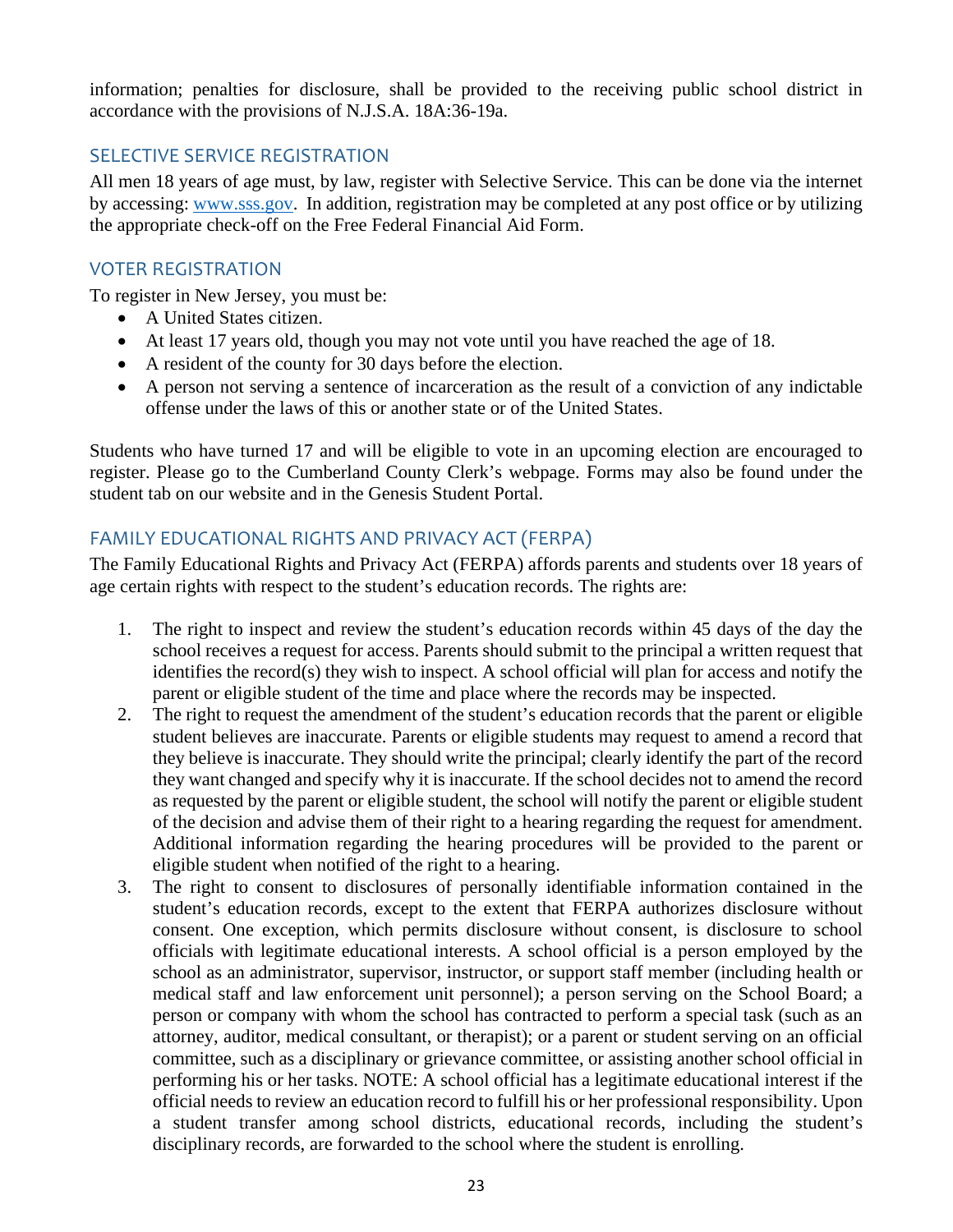<span id="page-23-0"></span>4. The right to file a complaint with the U.S. Department of Education concerning alleged failures by the School District to comply with the requirements of FERPA. [Please see the FERPA](https://www2.ed.gov/policy/gen/guid/fpco/ferpa/index.html)  [website for more information.](https://www2.ed.gov/policy/gen/guid/fpco/ferpa/index.html)

# STUDENT GRIEVANCE PROCEDURE

### <span id="page-23-1"></span>APPEAL OF AN ADMINISTRATIVE DISCIPLINARY DECISION

Please see Code of Conduct located on the website under the student tab or in the Genesis Parent Portal for more information.

### <span id="page-23-2"></span>GENERAL

A student grievance will be heard in the following manner:

- 1. A student should first make the grievance known to the staff member most closely involved or with a guidance counselor and both shall attempt to resolve the matter informally and directly;
- 2. A grievance not resolved at the first step must be reduced to a written statement in which the student sets forth the specific nature of the grievance, the facts that gave rise to it, the relief sought, and the reasons why that relief is appropriate;
- 3. The written grievance may be submitted to the Building Principal, the Superintendent, and the Board of Education, in that order and within a suitable period to be allowed at each level for the hearing of the grievance and the preparation of a response;
- 4. At each step beyond the first, the school authority hearing the grievance may summon the parent(s) or legal guardian(s) of a grievant who is not an adult. The grievant may summon the assistance of his/her parent(s) or legal guardian(s) at any step;
- 5. A student grievance that proceeds to the Board will be heard at the next regularly scheduled Board meeting, and the Board will issue a decision in no more than ten calendar days after the Board meeting. The student will be informed of the right to appeal a decision of the Board to the Commissioner of Education.

# STUDENT ACTIVITIES

<span id="page-23-3"></span>\*All participants shall be required to meet the same attendance eligibility requirements as the student athlete and must be present in school a minimum of two (2) full instructional blocks the day of the event.

#### <span id="page-23-4"></span>ACHIEVEMENT LETTER

Beginning with a student's freshman year, a student may accumulate 165 points by participating in our Student Activities Program, as well as achieving academic status. When a student reaches the goal of 165 points, the student is awarded a Cumberland Regional High School Achievement Letter.

#### <span id="page-23-5"></span>**DANCES**

Dances are scheduled during the school year for the enjoyment of all students. Attendance at schoolsponsored dances is a privilege extended to our students. This privilege may be revoked for repeated violations of the school disciplinary policy, poor school attendance, or for infractions occurring at a dance. Student ID cards and dance tickets are required for admission.

For the safety and enjoyment of students attending dances, the following are the procedures for holding dances: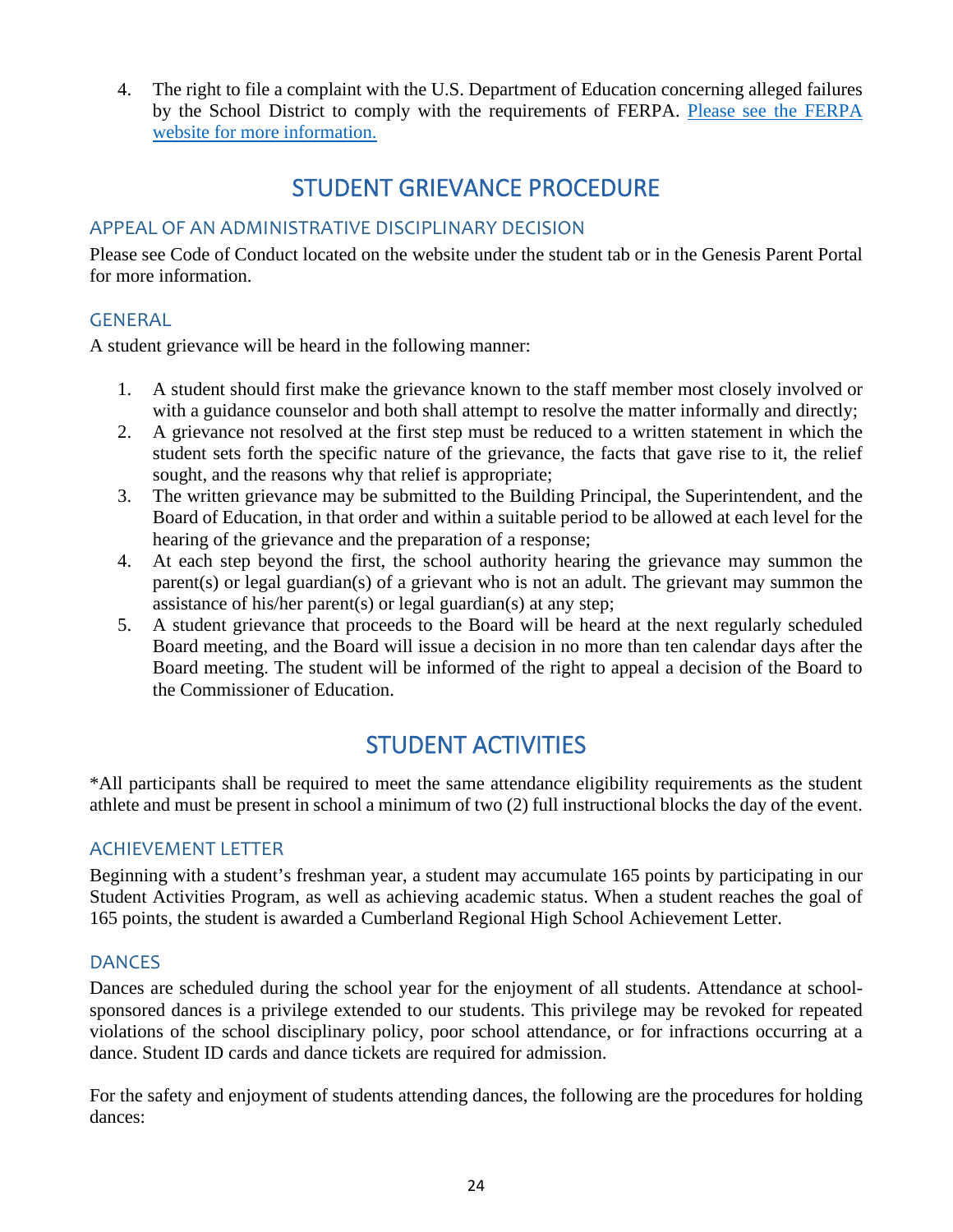- 1. For admission to dances, it is mandatory that students show their ID and dance ticket.
- 2. Passive Alcohol Parental consent forms and dance forms MUST be signed and submitted prior to purchasing a ticket. This is done through the Genesis Parent Portal. Parental Consent forms for CRHS students are valid every year that a student attends CRHS. Guest Passive Alcohol Parental consent forms must be re-submitted for every individual dance.
- 3. All tickets are pre-sold; no tickets will be sold at the door. If the student is bringing a guest, the guest ticket must be purchased at the same time.
- 4. Each CRHS student may bring one guest; maximum age for guest is 20, minimum age for guest is 13.
- 5. All guests must be at a minimum in high school and have prior approval and will be asked to show ID at the door.
- 6. After the doors close, no further admissions are permitted.
- 7. Inappropriate dancing as well as any improper conduct may prohibit a student from attendance at future dances and may result in disciplinary action.
- 8. Students attending a dance must meet school dress code requirements. Formal dances such as Homecoming and Prom require dressy attire. No jeans or clothing deemed too revealing are permitted.
- 9. Anyone suspected of consumption or possession of alcohol or any illegal drug is subjected to disciplinary action.
- 10. Students who desire to leave dances early must present a note signed by the parent/guardian at least one (1) day before the event to Mrs. Dana Landwher.
- 11. Students must be picked up promptly after dances. Failure to do so will result in a possible disciplinary referral and a possible prohibition from attending dances for the rest of the year.

#### <span id="page-24-0"></span>FIELD TRIPS

Field Trips are an extension of the school day. All school rules and regulations apply. If a student has a prescribed Epi-Pen for an allergic reaction, he/she must report to the nurse in the morning before leaving for the trip and show the Epi-Pen to the nurse. The nurse will check to ensure the student has the Epi-Pen and that it is not expired. Students prescribed an Epi-Pen will not be permitted to go on the trip without confirming that they have their Epi-Pen.

#### <span id="page-24-1"></span>FUNDRAISERS

School-sponsored administratively approved fundraisers are the only fundraisers in which students are permitted to participate at school. The selling of any non-approved items subjects the student to disciplinary action. Board of Education Policy #5830 specifies that: "The Board prohibits the collection of money in school or on school property or at any school-sponsored event by a student for personal benefit. Collection of money by school organizations approved by the Board shall be approved by the Superintendent or his designee. Collections by organizations outside the school or by students on behalf of such organizations shall be approved by the Superintendent. Parent Booster Club fundraising is not sponsored by the Board. No fund-raising activity involving door-to-door solicitation shall be permitted."

#### <span id="page-24-2"></span>STUDENT INDIVIDUAL ACCOUNTS

As per BOE Policy 6600, "Any funds accumulated in an individual student activity account that are unexpended or unallocated for use after the student activity is no longer active, discontinuance of the activity or a class has graduated shall revert to the school's activity accounts in the same manner as interest earned on the bank account is disbursed." However, if a Senior has a sibling the money may be transferred to that sibling's account.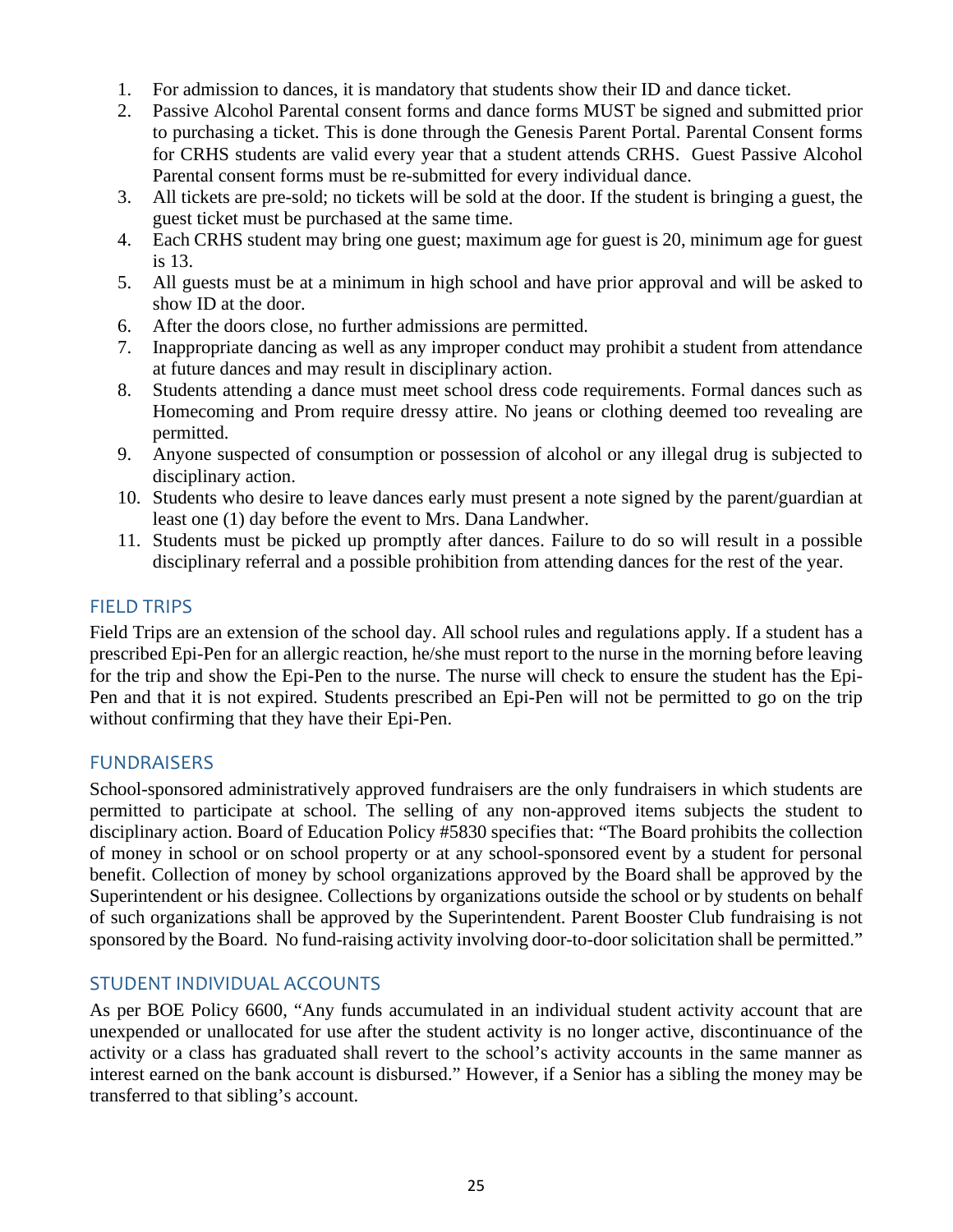#### <span id="page-25-0"></span>POSTERS

To place an announcement on any of the hallway bulletin boards, the poster must be approved and initialed by Mrs. Dana Landwher in D House. After its usefulness, the announcement must be removed. Posters for student elections must follow guidelines set up under the Student Council Constitution. Please see Mrs. Tompkins for more information.

#### <span id="page-25-1"></span>CLASS ADVISORS

Class of 2022 Mrs. Tiffany Simons-Palmieri Class of 2023 Ms. Ashley Evans and Ms. Jessica Palys Class of 2024 Ms. Julie Lupchinsky Class of 2025 Mr. Brett Severino and Mrs. Samantha LaRosa

# DRESS CODE

<span id="page-25-2"></span>The purpose of these guidelines is to provide a school-wide environment conducive to the education process. No student should dress in a way that would distract from the educational purpose of the school district. Regardless of style, clothing is expected to meet a general standard of modesty, and the administration has discretion to determine whether clothing is acceptable for an educational environment.

#### <span id="page-25-3"></span>CLOTHING

No sunglasses, blankets, or any headwear allowed. Skirts, dresses, shorts, and pants will not be worn excessively high (above mid-thigh). All pants should not be worn below the natural waist. Extremely low cut, tight fitting, or transparent clothing, bare midriffs, cut off shirts, sleeveless shirts, halter tops, one-strap or backless tops are not permitted. Any apparel, bandanas, or accessory with offensive, bias, or profane material on it or reference to drugs, sex, gang affiliation, alcohol, or tobacco products are prohibited.

<span id="page-25-4"></span>Exception: Requirements in special areas such as science and physical education take precedence over this dress code.

# DRUGS, ALCOHOL, AND TOBACCO (ATOD) (USE/POSSESSION OF, SALE/DISTRIBUTION)

It is the responsibility of the Board of Education to safeguard the health, character, citizenship, and personality development of the students in its schools. We, therefore, must maintain that the use of drugs and the unlawful possession of/and use of alcohol is wrong and harmful. The Board of Education recognizes that the misuse of drugs, alcohol, tobacco, or steroids threatens the positive development of that student and the welfare of the entire school community. The Board of Education is committed to the prevention of drug, alcohol, tobacco and steroid abuse and the rehabilitation of identified abusers. Violations of these restrictions will result in disciplinary action.

Under current N.J.S.I.A.A. policy, student athletes who participate at the State level in any sport will be subject to random anabolic steroid testing. This testing is State-directed and handled through the Athletic Department. Violation of these restrictions will result in disciplinary action.

Please see the Student Code of Conduct for more information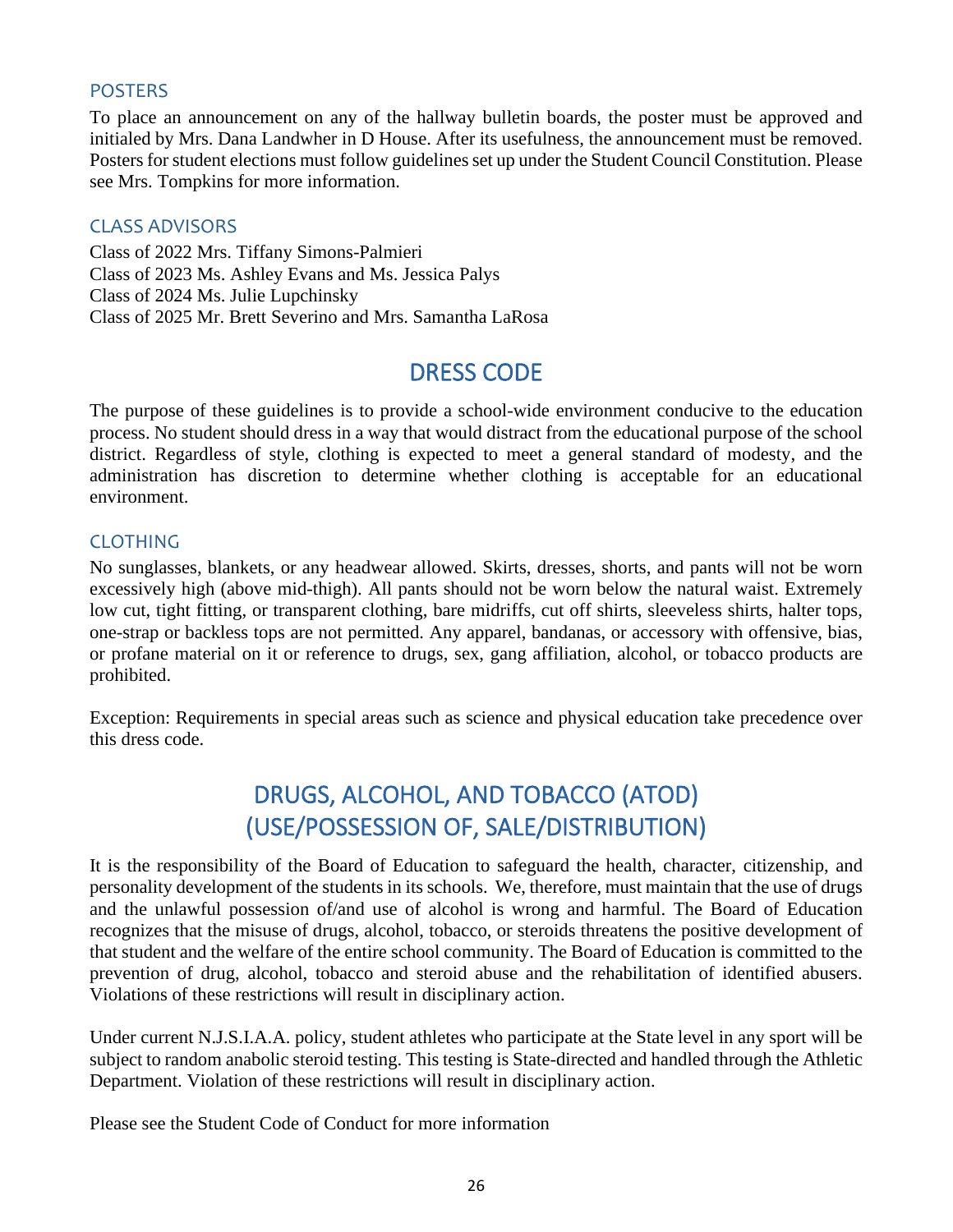#### <span id="page-26-0"></span>**TOBACCO**

Policies regarding the use of tobacco are in the interest of promoting and protecting the health and safety of students and staff. Because tobacco is prohibited, students are not to have in their possession any smoking materials. This includes cigarettes, cigars, vaporizers, and loose tobacco including snuff and chewing tobacco. It is a violation of New Jersey State law to smoke in a school building or on school property. Fines may be assessed by a municipal court for a violation of this law. Please see the Student Code of Conduct for more information.

#### <span id="page-26-1"></span>PASSIVE BREATH ALCOHOL SENSOR DEVICE

The Board of Education under policy 5535 recognizes that a student's use of harmful substances seriously impedes the student's education and subsequently threatens the welfare of the entire school community. This policy/procedure is intended to deter students from the use of alcohol and is in no way to be used for the sole purpose of prosecuting students for such violations. In keeping with the Board's commitment to provide a safe and secure learning environment, the Board of Education authorizes that the Chief School Administrator and his/her designee(s) may utilize a device known as a Passive Alcohol Sensor to screen "all" students in attendance for the presence of alcohol use before, during and after school activities and/or events such as dances, athletic events, proms, class trips, graduation, etc. including on school grounds, school buses, and district vehicles. Passive alcohol sensors are also permissible when the administration has reasonable suspicion to believe that a student is under the influence.

When a positive response is obtained by the Passive Alcohol Sensor, this shall be considered "reasonable suspicion" that the student is under the influence of an alcohol substance as set forth in N.J.S.A. 18:40A-12. The school's policy regarding ATOD will then immediately be initiated. If a student tests positive and states that they have not consumed alcohol, or states that they have recently used mouthwash or another breath-cleansing item, the principal or designee may allow the student to step aside for twenty (20) minutes and allow them to retake the test. If the test is negative the second time, the student is cleared. If the test is positive, the school's policy regarding ATOD will then immediately be initiated. The use of the Passive Alcohol Sensor does not preclude staff members from utilizing their power of observation and professional judgment in otherwise determining that a student may be under the influence of alcohol or other illegal substance.

<span id="page-26-2"></span>Please refer to The Student Code of Conduct located on the school webpage or in the Genesis Parent Portal for more information regarding ATOD.

# FIRE DRILLS/EMERGENCY MANAGEMENT DRILLS

### **IN AN EMERGENCY - WHEN YOU HEAR IT, DO IT.**

Periodic fire and emergency drills are required and are part of an overall safety program. Students should read the directions for fire exits displayed in each classroom. Students should follow teacher instructions during an emergency management drill. It is essential, when the signal is sounded, that students follow the teacher's instructions promptly and in an orderly manner. Fire pull boxes are in the school for emergency use in case of a fire. These boxes have been specially sensitized for their proper use and to assist in detection of abuse. Improper use of these mechanisms and the subsequent endangerment of the student population results in the most serious disciplinary responses and legal action.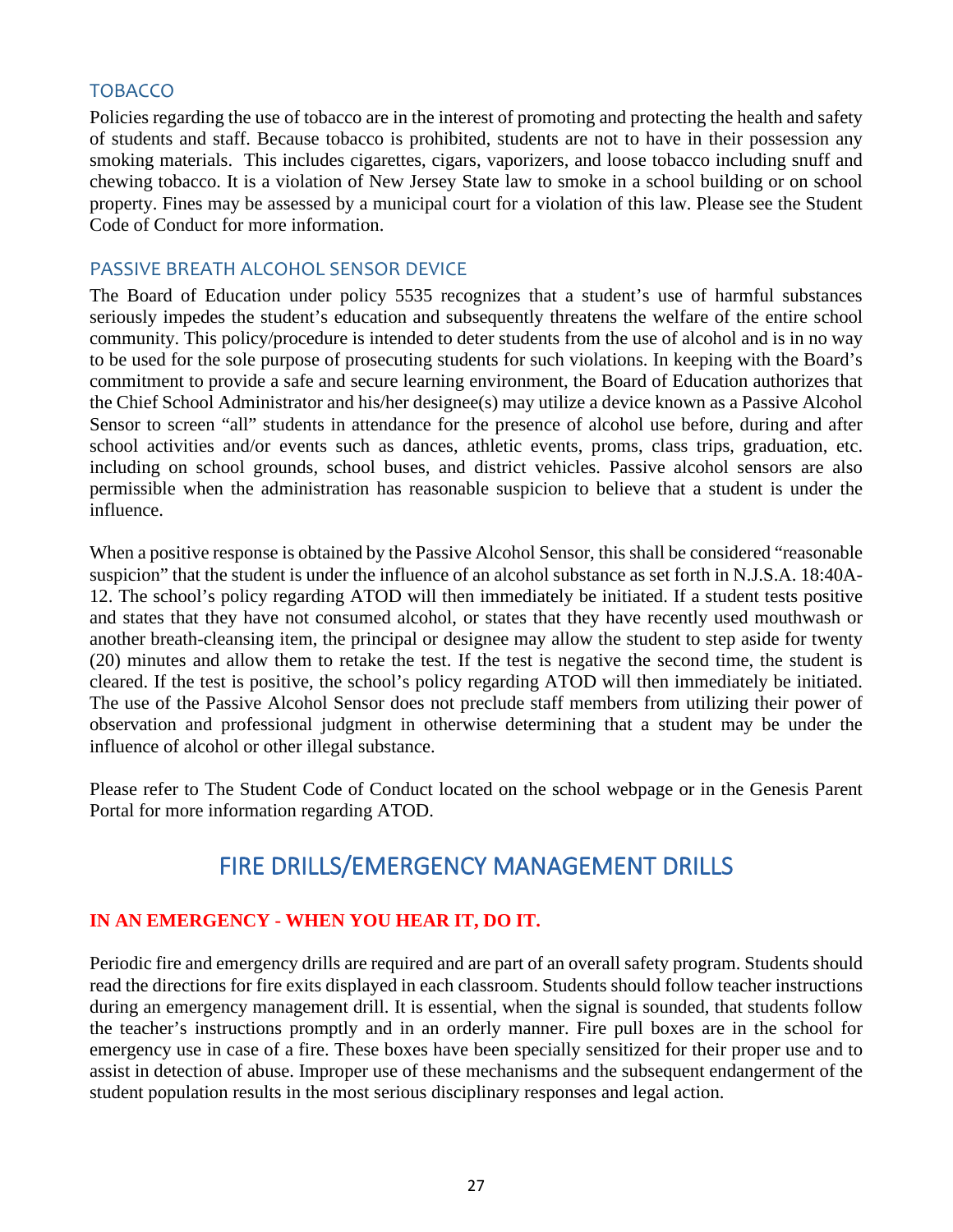- 1. Teachers must accompany their groups out of the building and to their posts and maintain order and silence until the drill is over - that is, until everyone is back in his/her room.
- 2. Students are to come out of classrooms in single file, one line on each side of the corridor to form double lines going down the stairs or out of the exits.
- 3. At all times, students are to keep all driveways clear.
- 4. Students who exit into parking areas are not to touch any of the parked automobiles.

### <span id="page-27-0"></span>SHELTER IN PLACE – SECURE THE PERIMETER

A shelter in place is used when administration needs to keep the halls clear. This could be for an accident in the hallways, chemical spill, a drug dog sweep, or any other non-threating issue.

- 1. Return inside if outside.
- 2. Bring students into the building and back to the classroom unless directed otherwise -- do not permit students to leave classroom.
- 3. Lock all doors.
- 4. Take roll.
- 5. Disregard all bells and alarms.
- 6. Teachers should continue to teach.

### <span id="page-27-1"></span>LOCKDOWN – LOCKS, LIGHTS, OUT OF SIGHT

- 1. Staff and students outside the building should move to predetermined evacuation site either at the BOE offices across the fields or down to the red maintenance sheds.
- 2. Students are not permitted to leave the classroom.
- 3. Students and staff should move away from sight (windows and doors).
- 4. The slider over the classroom door window should be closed.
- 5. The lights should be turned out.
- 6. Maintain silence.
- 7. Wait for the NJ State Police to evacuate the room or a specific announcement ending the lockdown. Your teachers will know when the announcement is made.
- 8. NO TEACHING OR BUSINESS AS USUAL DURING LOCKDOWN.
- 9. Disregard all bells and alarms.

### <span id="page-27-2"></span>**EVACUATIONS**

- 1. Evacuations will be announced over the loudspeaker.
- 2. Form a line and follow directions as you would for a fire drill.
- 3. Students should head to their class's fire drill location.
- 4. Prepare for relocation to secondary site.
- 5. Follow directions as given by staff.

### <span id="page-27-3"></span>METAL DETECTORS

The Cumberland Regional Board of Education may use metal-detecting devices in all school buildings, on school grounds, and at all school activities.

### <span id="page-27-4"></span>SECURITY CAMERAS

More than 70 surveillance cameras are mounted throughout the school as well as on the school buses. Video monitoring is continuous. In addition, video will be kept to review any part of the building/bus, should it become necessary.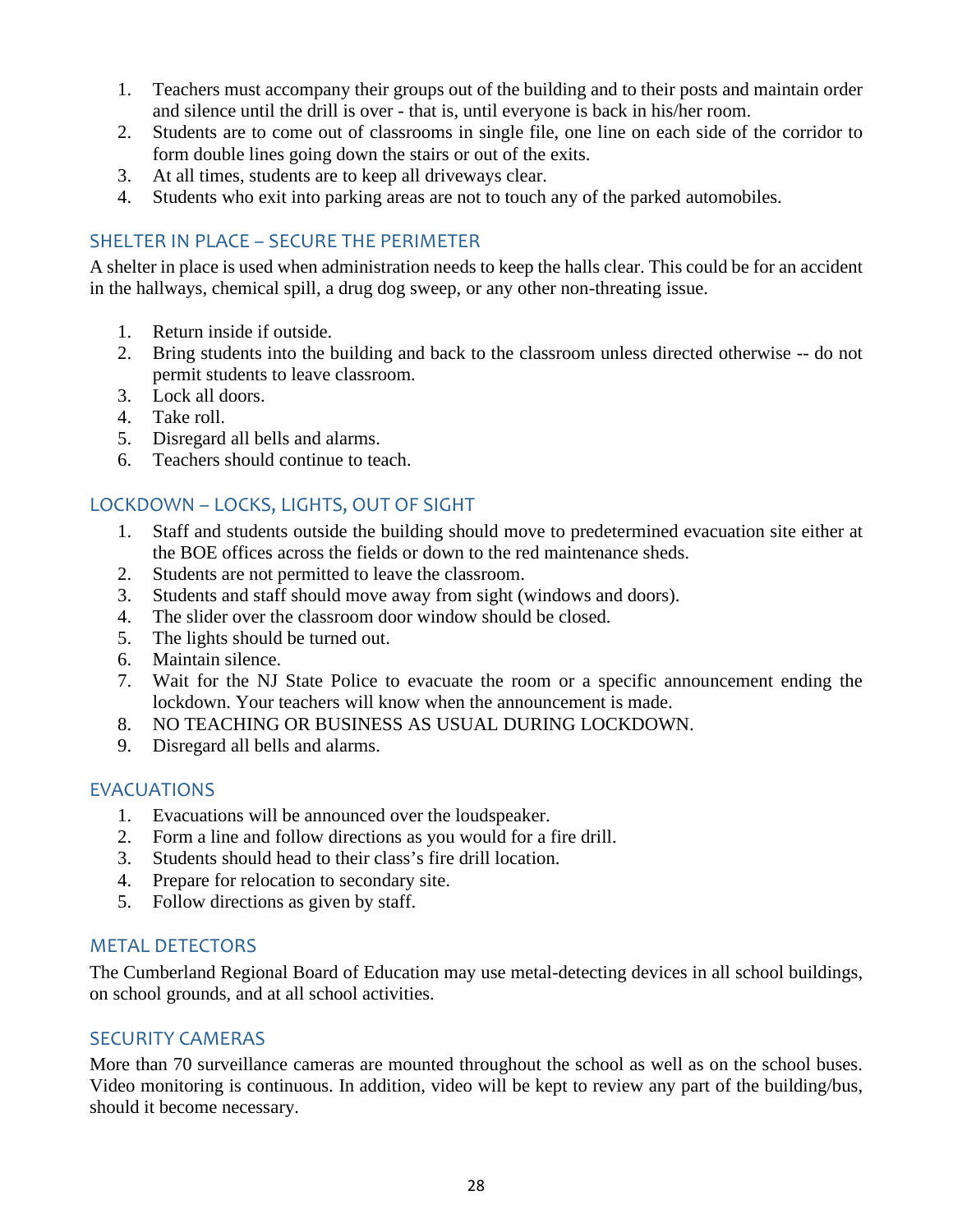# INSTRUCTIONAL MEDIA CENTER

<span id="page-28-0"></span>The Media Center is open to all students in the school from 7:30 a.m. to 2:40 p.m. space permitting. It is a place for quiet, individual research and reading or to study. Computers, books, magazines, and pamphlets are provided in the Media Center. For everyone to enjoy the continued use of the Media Center, each student is expected to follow school Media Center procedures.

- 1. The computers and printer are to be used for academic purposes only.
- 2. Students are responsible for returning materials on time.
- 3. Students are responsible for lost or damaged materials.
- 4. Students are to follow their classroom teacher's instructions.
- 5. Food is not allowed, except with Administrative approval.
- <span id="page-28-1"></span>6. Students attempting to remove books without checking them out will be referred to an assistant principal and may also lose the privilege of using the Media Center for a period.

# LOST AND FOUND

<span id="page-28-2"></span>An article that has been found should be brought to the Main Office. Items will be placed in the Lost and Found bin located in the Media Center. If the item is of high value, it will be given to security to hold. Proper identification of the article is required to reclaim.

# LUNCH

Cooperation in the following areas will be necessary to facilitate the serving of lunch in an orderly fashion:

- 1. Be patient while waiting in line.
- 2. No large bookbags allowed in the line.
- 3. Cutting in line is prohibited.
- 4. Be polite to servers and cashiers.
- 5. Students should know their student ID number or have their student ID.
- <span id="page-28-3"></span>6. Try to have correct change ready for cashier.

# **ATHLETICS**

Athletic Office....................... 451-9400 ext. 248

| <b>FALL</b>                | <b>WINTER</b>             | <b>SPRING</b>       |
|----------------------------|---------------------------|---------------------|
| $(SEPTEMBER - NOVEMBER)$   | $(DECEMBER - FEBRUARY)$   | $(MARCH-JUNE)$      |
| <b>Boys Cross Country</b>  | <b>Boys Winter Track</b>  | Baseball            |
| <b>Girls Cross Country</b> | <b>Girls Winter Track</b> | Softball            |
| Football                   | <b>Boys Basketball</b>    | Boys Track & Field  |
| <b>Boys Soccer</b>         | Girls Basketball          | Girls Track & Field |
| <b>Girls Soccer</b>        | <b>Boys Swimming</b>      | Boys Golf           |
| <b>Field Hockey</b>        | Girls Swimming            | Girls Golf          |
| Girls Tennis               | Wrestling                 | <b>Boys Tennis</b>  |
| Cheerleading (Football)    |                           |                     |

\*Sports Schedules are listed on the CRHS website under athletics.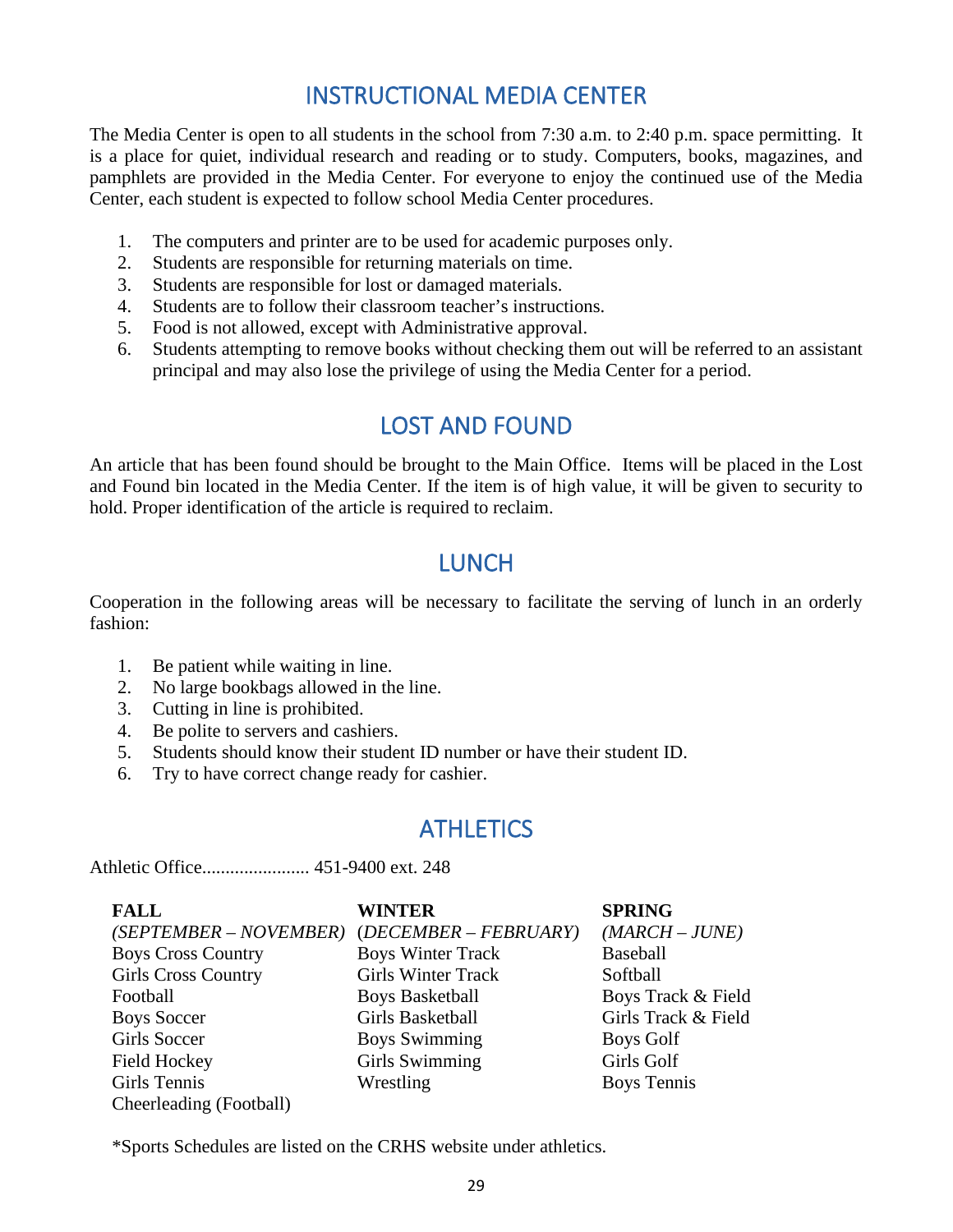#### <span id="page-29-0"></span>ATHLETIC MISSION STATEMENT

The mission of the Cumberland Regional High School Athletic Department is to educate, train and inspire student-athletes to pursue excellence not only in their respective sports, but also in life.

#### <span id="page-29-1"></span>PHYSICALS

Athletic physicals are required to be updated once a calendar year. A school health form must still be handed in each season even if the physical is still good. Packets are available in the nurses' office or can be downloaded from the school website.

#### <span id="page-29-2"></span>ELIGIBILITY REQUIREMENTS

To be eligible for fall sports a student must pass 30 credits from the previous year. To be eligible for the winter season, a student must pass 30 credits from the previous year. To be eligible for the spring season, a student must be passing 15 credits from the first semester.

Incoming freshmen have no credit or GPA requirements for fall sports or winter sports.

All athletes are subject to credit requirements as per the State of New Jersey.

**NOTE:** Summer School credits count as an extension of the previous year. Credits must be completed prior to September 1.

**AGE:** An athlete becomes ineligible for high school athletics if he/she reaches the age of nineteen (19) prior to September 1. A ninth-grade student becomes ineligible for Freshman Athletics if he/she reaches the age of sixteen (16) prior to September 1. No student will be eligible for high school athletics after the expiration of four (4) consecutive years following his/her entrance into the ninth grade.

Student-Athletes who participate in a state championship sport will be subject to random anabolic steroid testing. Any student-athlete who tests positive will be prohibited from participating in championship events or contests. Any student-athlete in violation of this procedure will be subject to Cumberland Regional High School Board of Education Policy 5530.

#### <span id="page-29-3"></span>ATTENDANCE FOR ATHLETES

To participate in an athletic event, each athlete must be present in school a minimum of two (2) full instructional blocks the day of practice/game. For Saturday practice/game the above requirement must be fulfilled on Friday.

#### <span id="page-29-4"></span>INJURIES

- 1. Any student injured while participating in a school athletic program must notify his/her coach and the athletic trainer immediately.
- 2. If a student-athlete is excused from a sport for a medical reason, he/she may not participate in physical education until he/she is cleared by the treating physician.
- 3. A student who consults a physician for any athletic injury is required to have written clearance (doctor's note) before participating again.
- 4. If a student-athlete is excused from physical education for medical reasons, he/she may not participate in their sport until cleared by the treating physician.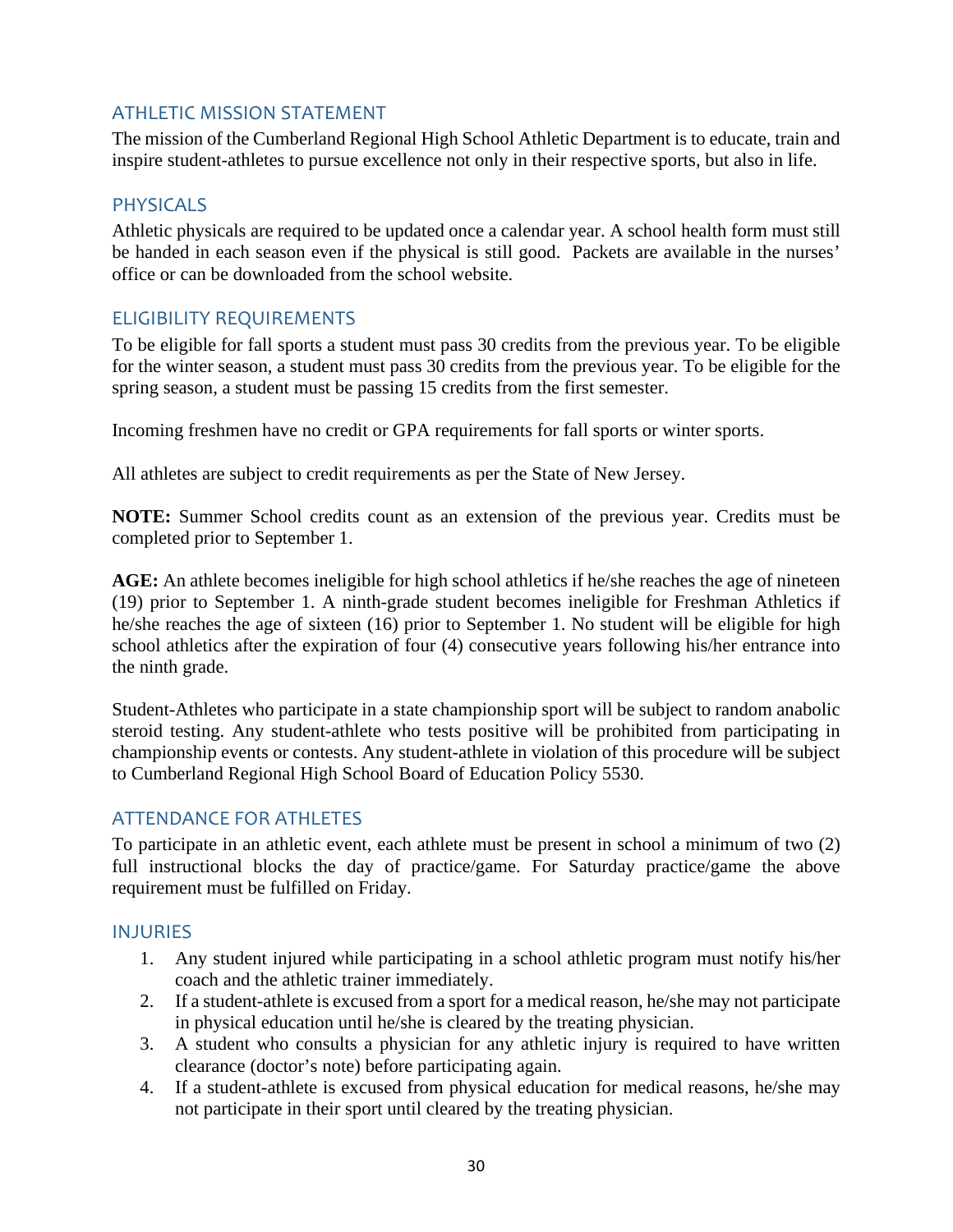The Board of Education provides supplemental insurance coverage for all athletes. This coverage is secondary to an athlete's primary health insurance and will cover any charges that the athlete's primary insurance does not. The school nurse can provide insurance forms.

### <span id="page-30-0"></span>AWARDS/CERTIFICATES

Awards and certificates are recommended by coaches to their sport. These recommendations are based on required levels of participation and are presented at the end of the season.

### <span id="page-30-1"></span>CONFERENCE AND STATE AWARDS

Presented by the Athletic Department.

### <span id="page-30-2"></span>ATHLETIC CODE OF CONDUCT

Cumberland Regional High School is a member of the New Jersey State Interscholastic Athletic Association.

The purpose of this code of conduct is to develop measures of understanding and commitment to fair play, ethical behavior, and integrity pertaining to all individuals involved in spectator sports either as a participant, student spectator, or parent.

Along with the Code of Conduct, each coach may have additional conduct requirements for their student athletes.

### <span id="page-30-3"></span>EXPECTATIONS OF STUDENT PARTICIPANTS

- 1. Treat opponents with respect; shake hands prior to and after contest.
- 2. Respect judgment of contest officials abide by rules of the contest and display no behavior that could incite fans.
- 3. Cooperate with officials, coaches, and fellow participants to conduct a fair contest.
- 4. Accept seriously the responsibility and privilege of representing school and community; display positive public action always.
- <span id="page-30-4"></span>5. Live up to the high standard of sportsmanship established by the coach.

# STUDENT DRIVING/PARKING AND TRAFFIC REGULATIONS

### <span id="page-30-5"></span>APPLYING FOR A PERMIT

Students must possess a regular New Jersey driver's license (permits and agriculture licenses are not acceptable).

Students must be 17 years and be in 11th or 12th grade according to Genesis. To obtain a permit, students should bring the following to D House:

- A completed parking permit application in Genesis.
- Must show and have a copy on file of their New Jersey driver's license.

Should a student lose their parking permit sticker, the cost is \$5 per replacement. Please see the Student Code of Conduct for complete rules and procedures.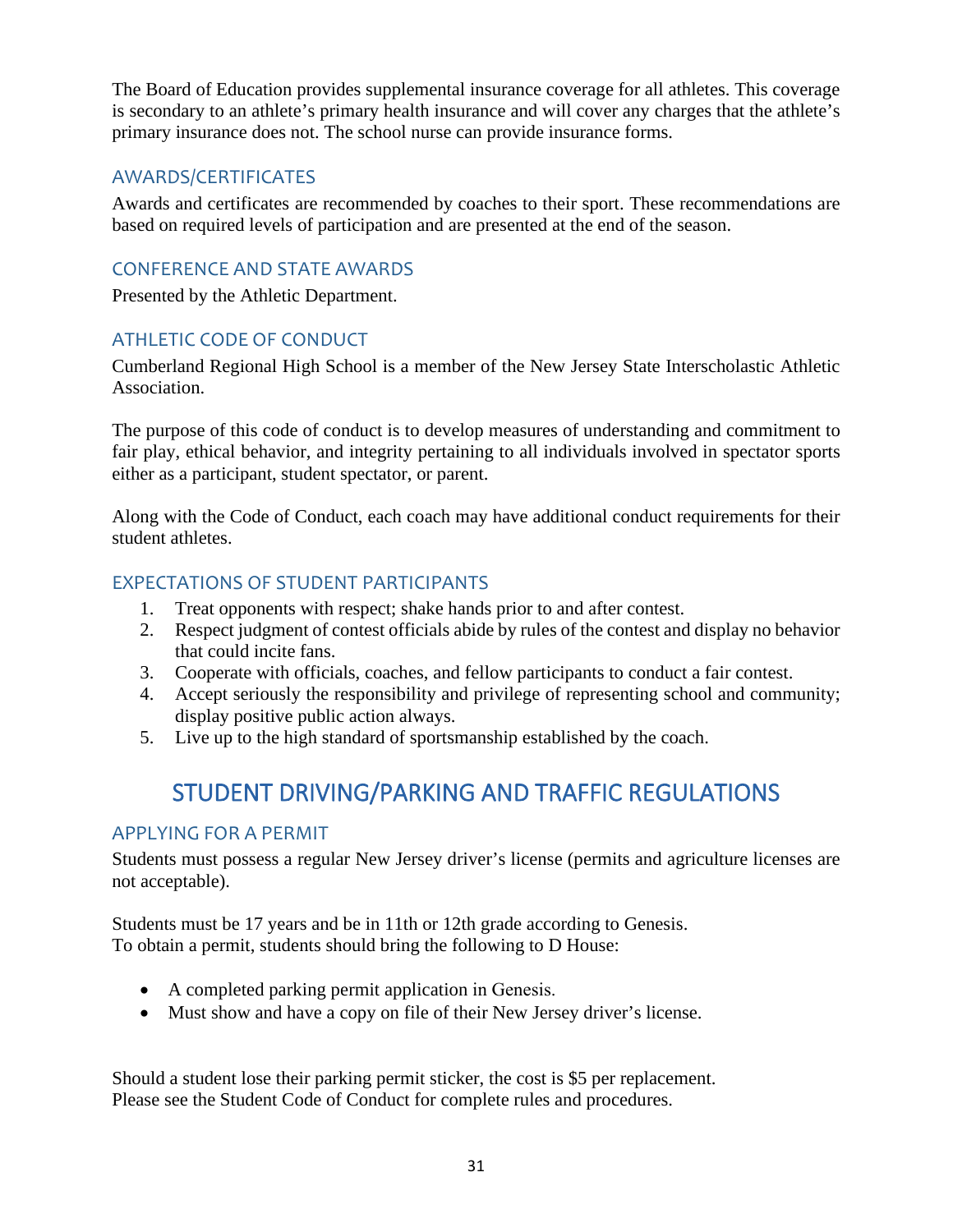### <span id="page-31-0"></span>GRADUATED DRIVERS LICENSE (GDL)

Students driving under a probationary license must:

- Display a reflectorized decal on each license plate (front/back); decals available at motor vehicle agencies, \$4 per pair.
- No driving after 11:01 p.m. and before 5:00 a.m.
- There are no time limits for basic driver's license holders  $18+$ .
- Permit and probationary drivers under 21 may drive outside the prescribed hours for employment or religious reasons.
- Drivers must carry legible documentation on letterhead signed by the employer, organization or religious institution stating the reasons for this request. It must include the title, address and telephone number of designated official.
- Parent(s), guardian(s) or dependent(s) are allowed as passengers. A dependent can be the driver's child, not brother or sister.
- Only one additional passenger is allowed unless accompanied by a parent or guardian.
- You cannot use cell phones, handheld video games or any other interactive, wireless device, whether it is "hands-free" or not.
- Seat belts must be worn at all times.

<span id="page-31-1"></span>An agricultural license (Class G) allows individuals between 16 and 17 years old to operate only those vehicles registered for farm use when the driver and vehicle are actively engaged in farmingrelated activities. A basic driver license (Class D) can also be used to operate farming vehicles.

# PROPERTY AND MATERIALS

#### <span id="page-31-2"></span>STUDENT VALUABLES

Students are cautioned not to bring large amounts of money, expensive jewelry, electronic devices to school, and if they wear glasses or watches, to keep track of them always. Students, not the school, are responsible for their personal property.

#### <span id="page-31-3"></span>TEXTBOOKS/CHROME BOOKS

Cumberland Regional High School furnishes students with textbooks and Chromebooks for their courses. These are the responsibility of the student. Unreasonable damage to the textbooks or Chromebooks will result in a fine commensurate with the replacement cost. Fines are also assessed for any textbook not returned. This payment is required upon losing the book so that another can be issued, and no time is lost from course studies. If the book is later found and is in reasonable condition, payment will be refunded. Fines not paid will result in withholding of transcript or diploma.

#### <span id="page-31-4"></span>STUDENT IDENTIFICATION - PICTURE ID CARDS

Every student must have the Official Student Identification Card in their possession always. Any student providing false identification or refusing to present the ID Card to any school personnel will be subject to disciplinary action. The Student ID Card must be presented to gain admittance to ALL school-sponsored activities, to secure transcripts and to use library materials. Students who do not have an ID will be charged for a replacement. Replacement cost for ID cards is \$5.00. Students should email Mr. Aiello for a new ID.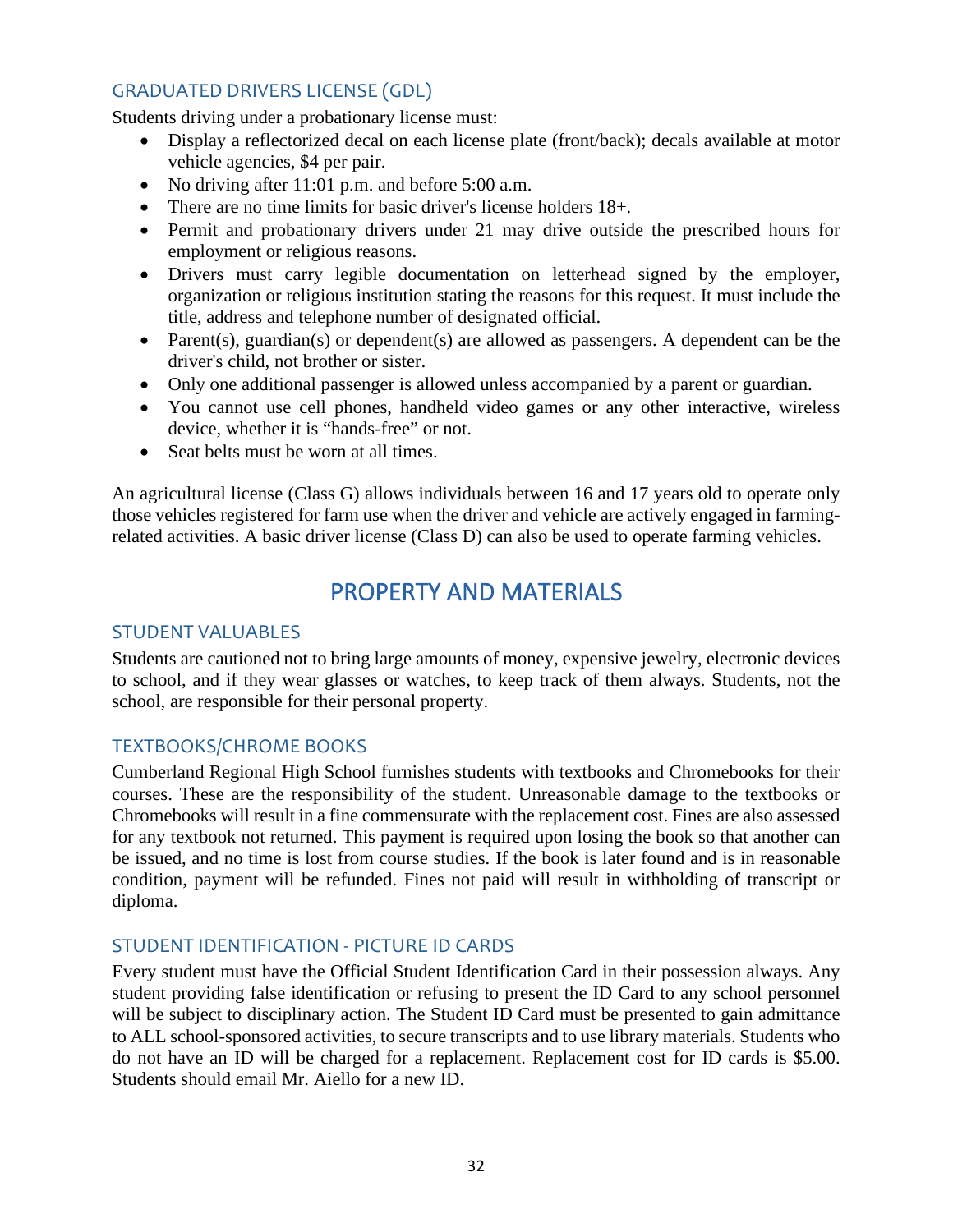#### <span id="page-32-0"></span>STUDENT LOCKERS

A hall locker equipped with a built-in combination lock is assigned to each student. Lockers are the property of the school and are merely on loan to the students. Lockers may be searched at any time per New Jersey State Law. No student should use another student's locker or allow other students to use his/her locker. Each student is to use only that locker that has been assigned to him/her. No one is to enter anyone else's locker or tamper with it in any way. The school assumes no responsibility for items lost or stolen. Students are responsible for all contents in their assigned locker. A student is not to go to his/her locker during class periods unless he/she obtains a pass in advance. Discipline may be expected for anyone who does not observe these regulations. \*\*\*PLEASE NOTE LOCKERS MAY BE RANDOMLY SEARCHED AT ANY TIME.

# FREQUENTLY ASKED QUESTIONS

- <span id="page-32-1"></span>Q What should I do if I am having a problem with another student?
	- A Tell an adult immediately so that the problem can be resolved quickly. Do not let things build up until you can't take it anymore, which could result in a fight. DO NOT APPROACH THE STUDENT.
- Q What should I do if I am having a problem with a teacher?
	- $\overline{A}$  Try to talk to the teacher at a convenient time. If this is not possible, see a guidance counselor, case manager, or assistant principal. If that does not solve the problem, ask a parent/guardian to call either the teacher or appropriate supervisor.
- Q What is insubordination?
	- A Insubordination is the failure to follow a reasonable request from someone in authority. Any school personnel may ask you to do something reasonable. For example, if an adult asks you your name, you must give it. If a teacher asks you to do something reasonable, but you disagree, you still must comply. You, or your parent/guardian, can question it later.
- **Q** What should I do if I am having locker problems?
	- A Get a pass and go to C House Office.
- Q What should I do if I lose my school ID?
	- A Email Mr. Aiello.
- Q Can I be arrested by the police for breaking the rules at CRHS?
	- A Yes, a student involved in assaulting a staff member, bringing a weapon to school, or found to be in possession of drugs WILL BE ARRESTED!
- Q What disciplinary actions can be taken if I violate the Code of Conduct?
	- A Alternative Writing Assignment, Detention, In-School Suspension, Out-of-School Suspension, Points added to conduct points.